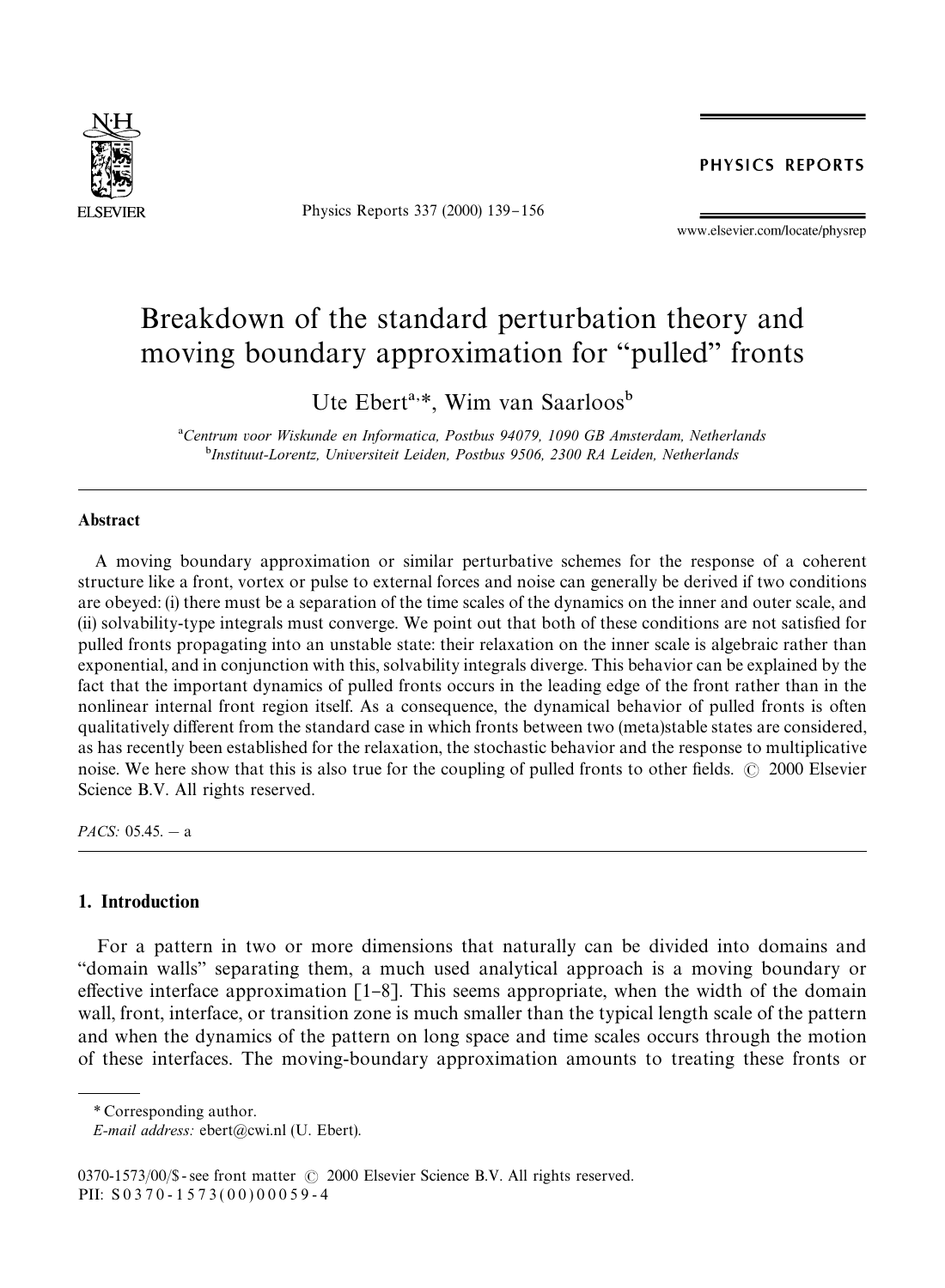transition zones as a mathematically sharp interface or boundary. In other words, their width is taken to be zero and their internal degrees of freedom are eliminated. We shall henceforth use the word boundary or interface to denote this zero width limit and use the word front when we look at a scale where its internal structure can be resolved.

Moving-boundary approximations (MBAs) are ubiquitous in the theory of pattern formation: they arise in most analytical approaches to late stage coarsening [9,10], in the analysis of interface dynamics in dendritic growth and viscous fingering  $[11-17]$ , step dynamics at surfaces  $[18-20]$ , thermal plumes [21,22], in chemical wave dynamics [23], combustion fronts [3], etc.

The main physical idea underlying the derivation of a MBA is that the front itself can on large length and time scales be viewed as a well-defined coherent structure which can be characterized by its coordinates and a few effective parameters, such as its velocity or a mobility coefficient. This idea plays a role for many coherent structures, like vortices, or pulse-type solutions like sources, sinks, solitons, etcetera [24–28]. The response of a coherent structure to an external driving force or noise [29,30] or the interaction between them can frequently be derived by a perturbative expansion about the isolated coherent structure solution. Often the effective parameters (a diffusion coefficient, a mobility or an effective interaction force) can be derived from a solvability condition. A solvability condition expresses that a linear equation of the form  $L\phi_1 = g_1$ , where the linear A solvability condition expresses that a filled equation of the form  $L\varphi_1 = g_1$ , where the filled<br>operator L results from linearizing about the isolated coherent structure solution, is solvable provided  $g_1$  is orthogonal to the kernel (null space) of  $L$ . In other words, such an equation is solvable if  $g_1$  is orthogonal to the left zero mode  $\chi$  of L.

Although this is hardly ever mentioned explicitly, there are two important implicit assumptions underlying such approximations, namely (a) that there is a separation of time scales between the motion of the front as a whole and its internal dynamics, and (b) that the internal dynamics of the front is determined by the nonlinear front region itself, so that the solvability-type integrals are dominated by the contributions from this finite region, and hence do not diverge.

The issue that we address in this paper is that while the above conditions are satisfied for the familiar MBA for bistable fronts and also for the so-called pushed fronts, they are not for the so-called pulled fronts. These are fronts propagating into a linearly unstable state, which (as we shall explain in Section 2) are essentially being "pulled" along by the growth and spreading of linear perturbations about the unstable state. Thus the dynamically important region of pulled fronts is the area ahead of the front, not the nonlinear internal front region itself. We will indeed discuss several related properties of pulled fronts which bear on this: (i) the divergence of the solvability integrals, with the concommittant breakdown of a MBA or of the derivation of the response functions of the front, like a diffusion or mobility coefficient; (ii) the shift of the dynamically dominant zone from the interior to the leading edge of the front, that causes the solvability integrals to diverge; (iii) the fact that the stability spectrum of planar pulled front solutions is gapless; (iv) the recently discovered universal slow power-law relaxation of planar pulled fronts [31]. We will initially focus our discussion on the derivation of a MBA, but as we shall see our observations and conclusions apply equally well to essentially any perturbative analysis of a pulled front.

The crucial feature of the standard moving-boundary problem is that the boundary conditions are *local* in space *and* time – e.g., the velocity of an interface is a function of the instantaneous local temperature and curvature of the interface. Hence besides a separation of spatial scales, a MBA also requires a separation of time scales between the internal dynamics of the front and the dynamics of the outer bulk fields. E.g., if the internal front modes relax on a time scale  $\tau$ , and one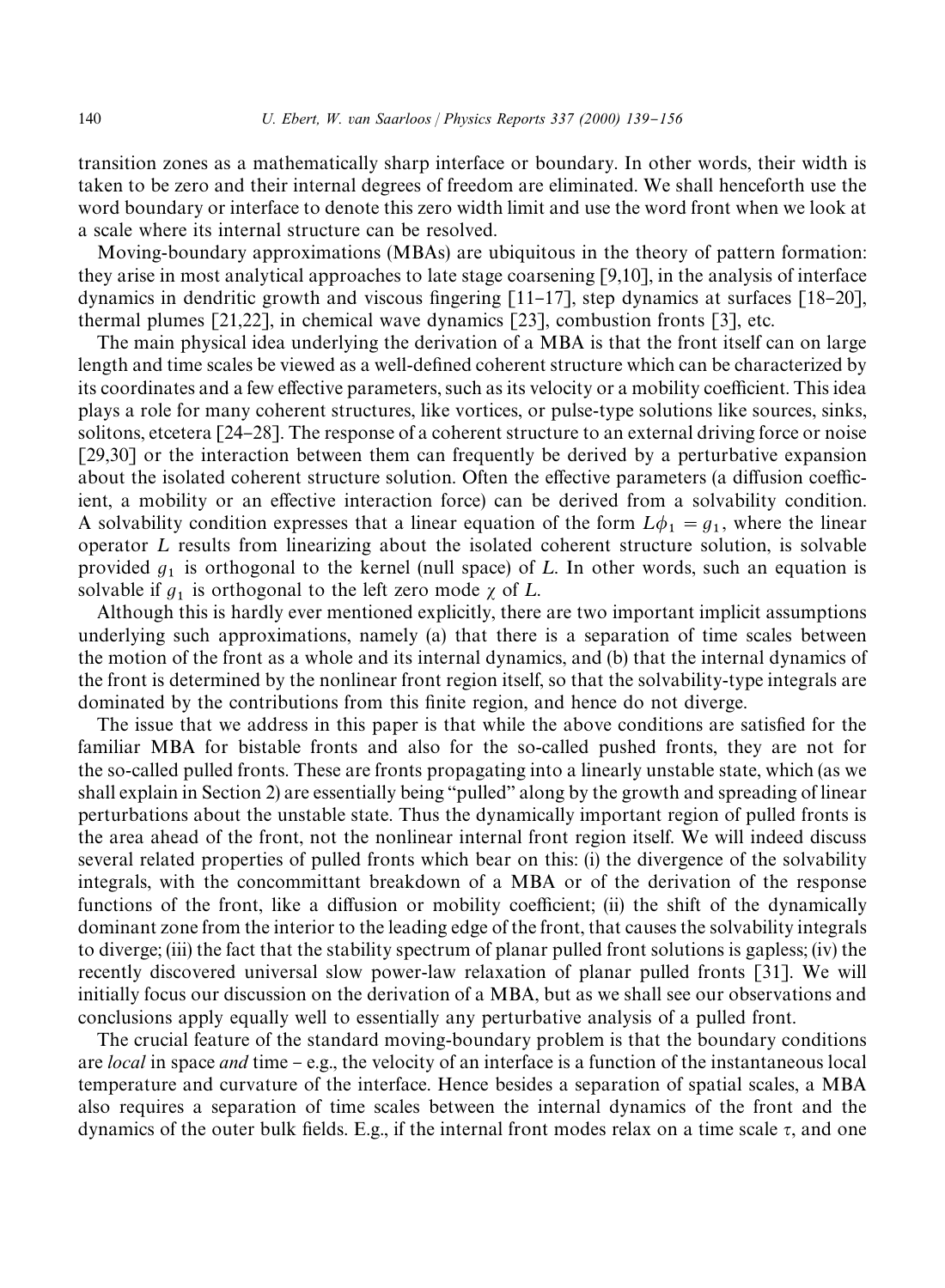considers a front of width  $W$ , propagation velocity  $v$  and typical curvature  $\kappa$ , then a MBA becomes appropriate in the regime  $\kappa W \le 1$ ,  $\nu \kappa \tau \le 1$ . Such a well-defined relaxation time  $\tau$  of a front on the inner scale actually exists only if the relaxation is exponential in time. In this case,  $\tau$  is the inverse of the gap in the spectrum of the stability modes of the planar front. Just like multiple-scale and amplitude expansions [32–34] are based on projecting all rapidly decaying gapped modes onto the slow one (the center manifold), the MBA or effective interface approximation can be thought of as projecting a problem with fronts onto the slow interfacial dynamics.

However, if the stability spectrum of the planar front is gapless, the internal modes of the front relax algebraically in time. Thus there is no characteristic time  $\tau$  for the internal modes, no separation of time scales and no standard MBA, no matter how thin the front is. The internal dynamics of such a pulled front is actually slaved to the evolution of its leading edge on the outer scale, which motivates the term "pulling". Note that despite its different temporal behavior, it is not at all visible from an instantaneous picture of a front, whether it is bistable, pushed or pulled.

In a problem as considered here, where the starting equations are partial differential equations, the derivation of the MBA can often be done analytically using by now standard methods. One should keep in mind, however, that MBAs can be equally powerful in situations where the approximation cannot be derived cleanly by starting from a partial differential equation and applying standard methods. E.g., in crystal growth the interfacial boundary conditions are determined on a molecular scale, where for a rough interface the molecular processes are so fast that after some coarse graining, we can describe the interface for many purposes as a sharp interface, whose response to changes in temperature and concentration are instantaneous. For a further discussion of this point of view, we refer to [35]. Similar considerations apply to coarsening interfaces or combustion fronts.

In the next section, we will first summarize the necessary essentials of the stability and relaxation properties of pulled fronts. Then, in Section 3 we illustrate the issue by following the standard derivation of a MBA for the type of coupled equations that have in recent years been used in a phase-field-type formulation of solidification problems. In Section 4 we then discuss the conditions under which such a type of analysis applies in more detail, to identify the difficulties that arise when the front dynamics on the inner scale is changed from the usual bistable or pushed case to pulled. We then in Section 5 generalize our findings to equations with higher derivatives and to coupled equations, that create uniformly translating fronts. We show that the usual route of deriving solvability conditions does work in general for bistable and pushed fronts, but not for pulled fronts.

#### 2. Pulled fronts: properties and statement of the problem

When one considers a linearly unstable state, even a small perturbation about this unstable state grows out and spreads. We will confine our analysis to fronts emerging from a localized initial perturbation of the unstable state. One can calculate the asymptotic linear spreading velocity  $v^*$  of such a perturbation simply from the linear dispersion relation  $\omega(k)$  of the unstable modes according to [36,37]

$$
\left. \frac{\mathrm{d}\omega(k)}{\mathrm{d}k} \right|_{k^*} = v^*, \qquad \frac{\mathrm{Im}\,\omega(k^*)}{\mathrm{Im}\,k^*} = v^* \ . \tag{1}
$$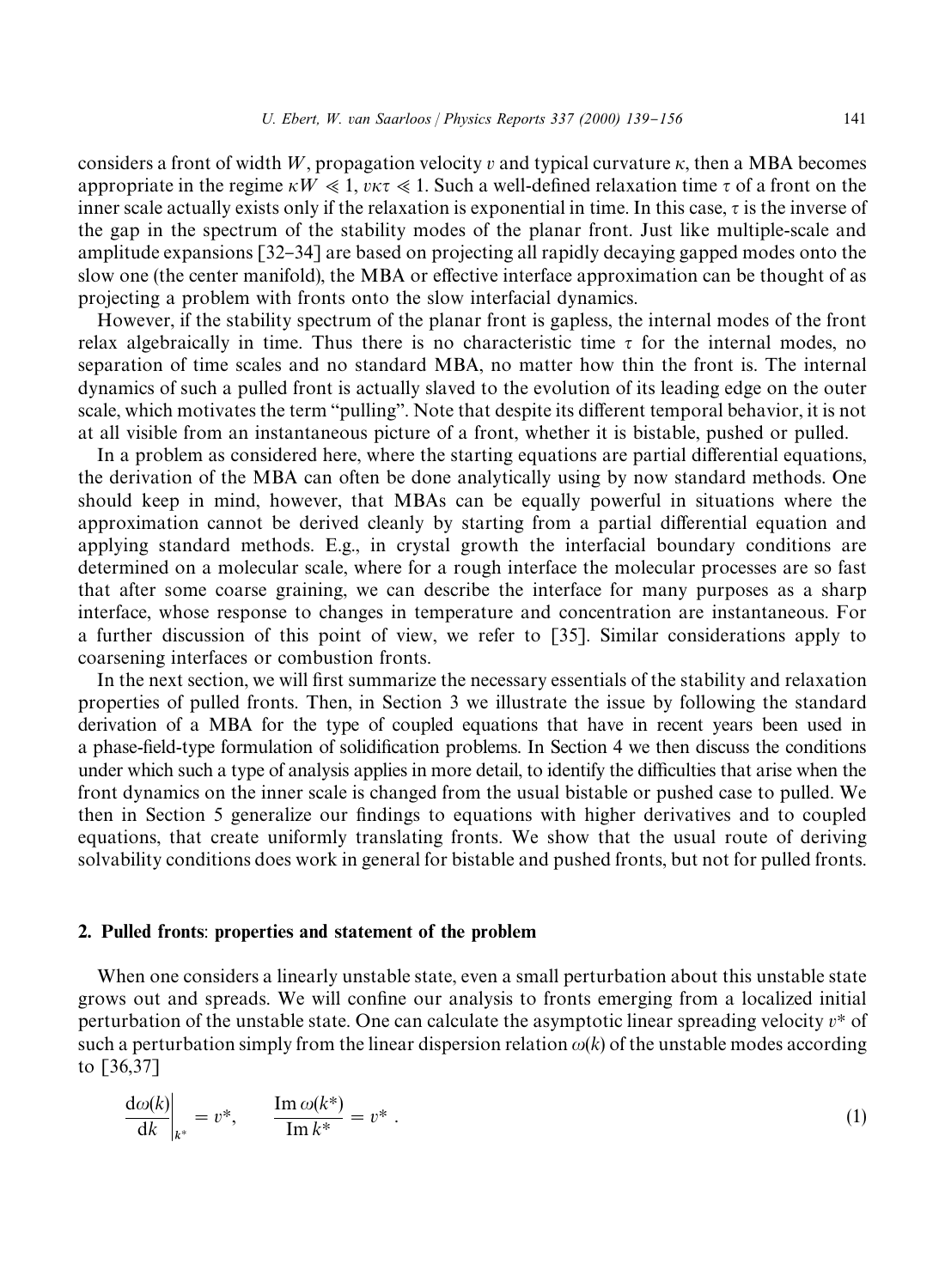We furthermore will confine ourselves in this paper to fronts which asymptotically are uniformly translating. For these,  $\omega^*$  and  $k^*$  are purely imaginary, and we use the notation  $k^* = i\lambda^*$ . In an equation with higher derivatives or for coupled equations, the above equation might admit more than one solution. The relevant saddle point is then the one that dominates a contour of *k*-integration that is a continuous deformation of the *k*-integration along the real axis occurring in the calculation of the Green's function of the linearized equation. This is discussed in more detail in our recent paper [31], which we will refer to more frequently below.

Pulled fronts are those for which the asymptotic spreading velocity  $v_{\text{as}}$  of the nonlinear front equals this linear spreading velocity  $v^*$ :  $v_{\text{as}} = v^*$  [38-41,31]. A number of model equations for which fronts are pulled are discussed in our paper [31], but they also arise in the analysis of more complicated situations like pearling  $[42]$ , the Couette–Taylor instability  $[43]$ , Rayleigh–Bénard convection [44], the instabilities of wakes of bluff bodies, leading, e.g. to von Karman instabilities [45], the emergence of global modes [46], liquid crystals [47], streamer discharge patterns [48], the competion of domains in the Kupers–Lortz instabilility [49], the emergence of domains near structural phase transitions [50], polymer patterns [51], superconducting fronts [52], error propagation [53], deposition models [54], step propagation [18], chaotic fronts in the complex Ginzburg–Landau equation [55–57], renormalization group analysis of disorder models [58], and the analysis of the Lyapunov exponents in kinetic models [59].

Fronts which propagate into an unstable state always are *pulled* if all the nonlinearities suppress the growth. If not all of them do, the asymptotic front speed  $v_{\text{as}}$  may become larger than  $v^*$ :  $v_{\text{as}} = v^{\dagger} > v^*$ . The relaxation of such "*pushed*" fronts [38,41,31] is exponential with a characteristic relaxation time  $\tau$ , that is finite [40,31]. As we will discuss, for these the same perturbative schemes apply as for the familiar bistable fronts, and likewise for these a standard-type MBA can be derived.

In our paper  $[31]$ , we have shown that when a pulled front grows out of sufficiently steep initial conditions (decaying into the unstable state at least as  $e^{-\lambda x}$  for  $x \to \infty$  with some  $\lambda > \lambda^*$ ), then the velocity of a front obeys a *universal power-law relaxation* given by

$$
v(t) \equiv v^* + \dot{X}(t) \tag{2}
$$

$$
\dot{X}(t) = -\frac{3}{2\lambda^* t} + \frac{3\sqrt{\pi}}{2\lambda^{*2} \sqrt{D} t^{3/2}} + \mathcal{O}\left(\frac{1}{t^2}\right),\tag{3}
$$

where

$$
D = \frac{\mathrm{id}^2 \omega(k)}{2\mathrm{d}k^2}\bigg|_{k^*} \tag{4}
$$

is real and positive for uniformly translating front solutions. For the front profile, a similar power-law relaxation holds, and the extension of these results to one-dimensional pattern forming fronts is given in [57]. The analysis reveals, that the power-law relaxation emerges from the dynamics of the foremost part of the front where the dynamics is governed by the equations linearized about the unstable state. The dynamics in the nonlinear region is essentially slaved to this so-called leading edge. The very slow  $1/t$  power-law relaxation of pulled fronts without characteristic time scale obviously implies that there is no separation of time scales. Hence a MBA cannot be applied.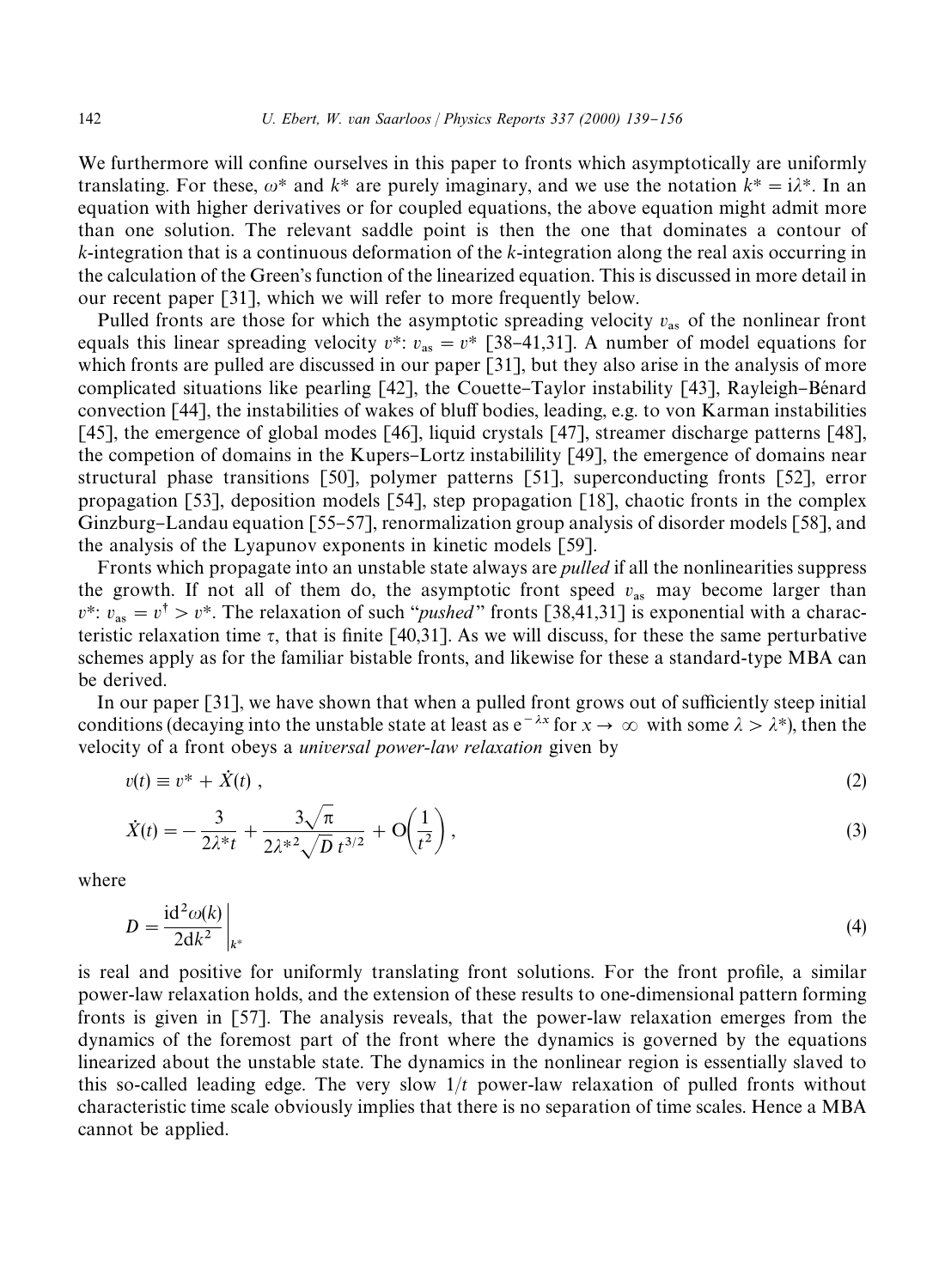While from this perspective it is already intuively obvious that a standard perturbation theory or MBA does not apply to pulled fronts, the arguments underlying the separation of time scales are hardly ever discussed explicitly in the literature on the derivation of a MBA. The purpose of this article therefore is to point out where the standard derivation breaks down and how this emerges at a more formal level. In such an approach, one generally encounters solvability type integrals of the form

$$
\int_{-\infty}^{\infty} d\xi \, e^{\nu\xi} \left(\frac{\partial \varPhi_0}{\partial \xi}\right)^2 \tag{5}
$$

or generalizations thereof. E.g., we will rederive below the well-known expression for motion by mean curvature which involves solvability integrals of this type. Here  $\xi = x - vt$  is a frame moving with the front with speed *v*, and  $\Phi_0(\xi)$  is the associated planar front solution. The translation mode  $\partial_{\xi} \Phi_0$  is a right zero mode of the linear operator L emerging from linearization about the asymptotic front  $\Phi_0$ , and  $e^{v\xi} \partial_{\xi} \Phi_0$  is a left zero mode of this operator. As we shall see, such asymptone from  $\varphi_0$ , and  $e^{i\theta}$   $\varphi_0$  is a feat zero mode of this operator. As we shall see, such solvability integrals are well defined and finite for bistable and pushed fronts, but generally *diverge* for pulled fronts, since the integrand does not converge for  $\xi \to \infty$ . In a way, the solvability integral still correctly distributes its weight over the dynamically important region, but for a pulled front, this region becomes semi-infinite, and therefore the integral diverges. Our discussion also shows why introduction of an ad-hoc cutoff in these integrals  $-$  an approach that has sometimes been considered in the literature – does not in general cure the problem.

#### 3. The derivation of a MBA from a phase field model

In this section, we first follow the standard derivation of a moving-boundary approximation (MBA) from a phase field model to highlight the assumptions and approximations along the way. We then analyze why and how the approximation breaks down for pulled fronts.

As an example, we study the "phase field model"

$$
\partial u/\partial t = D_u \nabla^2 u + \partial \phi/\partial t \tag{6}
$$

$$
\varepsilon \partial \phi / \partial t = \varepsilon^2 \nabla^2 \phi + f(\phi, u) \tag{7}
$$

where

$$
f(\phi, u) = \phi(1 - \phi)(\mu - \lambda u + \phi), \qquad \lambda > 0.
$$
\n(8)

In the limit of zero front width  $\varepsilon \to 0$ , this model for appropriate parameters  $D_u$ ,  $\mu$  and  $\lambda$  reduces to a moving-boundary approximation for a solidification front, where we can think of  $\phi$  as the order parameter field, while *u* plays the role of the temperature.  $\phi$  then varies from the stationary "liquid-like" solution  $\phi \approx 0$  in one domain to another "solid-like" solution  $\phi \approx 1$  in the other domain. Note that in contrast to [1],  $\partial \phi / \partial t$  in (7) has a coefficient  $\varepsilon$ , not  $\varepsilon^2$ . This allows the front to have a velocity of order unity, so the velocity is nonvanishing already in the lowest order perturbation theory  $O(\varepsilon^0)$ . The  $\partial \phi / \partial t$  on the r.h.s. in (6) models the generation of latent heat in the interfacial zone where  $\phi$  changes rapidly.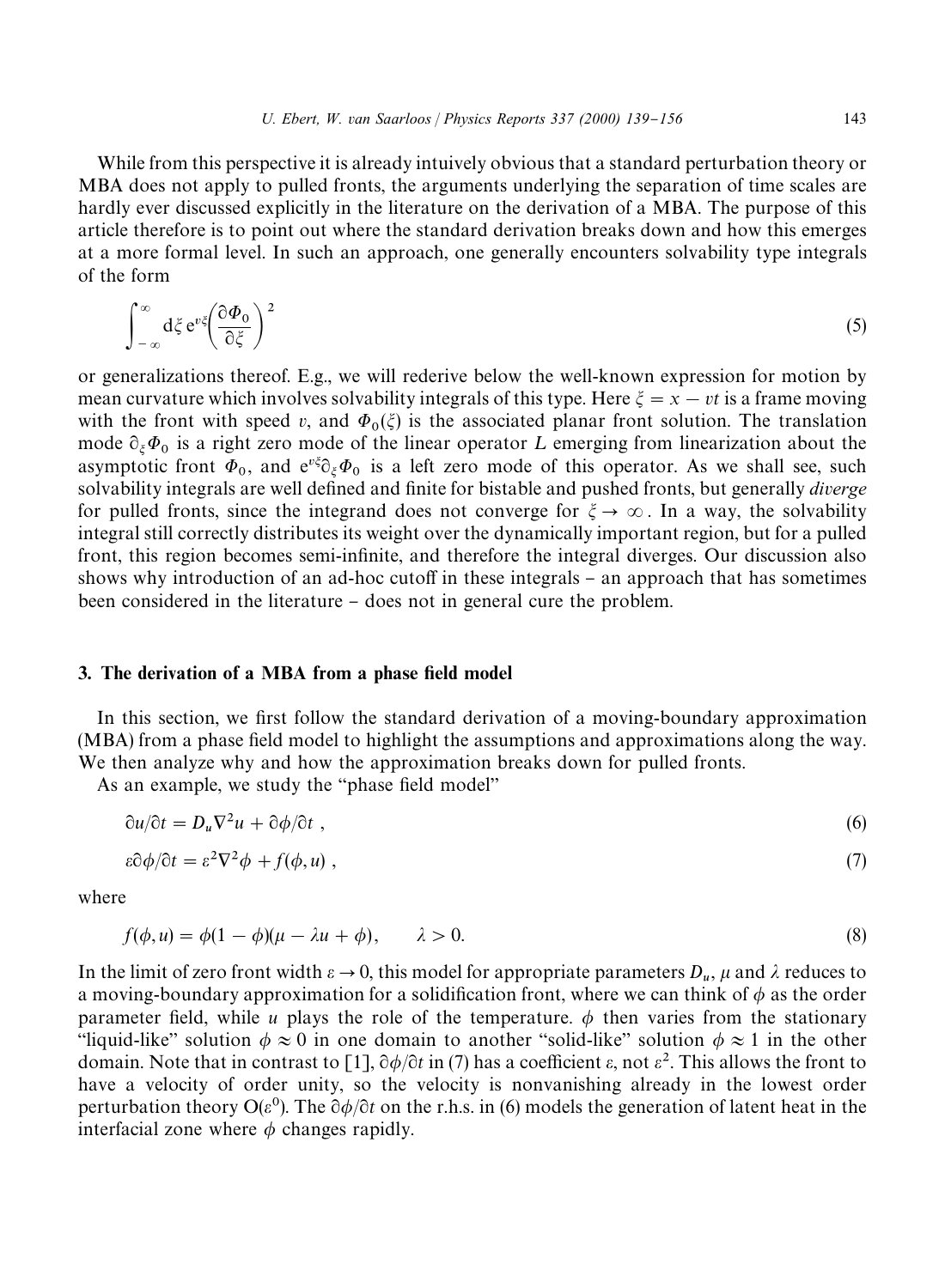Other choices for  $f(\phi, u)$  can be found in the literature [2,4,61,8] but form (8) is most convenient for our present purpose.  $f$  can be considered as the derivative of a "free energy"  $F$ ,

$$
f(\phi, u) = -\frac{\partial F(\phi, u)}{\partial \phi},
$$
  

$$
F(\phi, u) = -\frac{(\mu - \lambda u) \phi^2}{2} - \frac{(1 - \mu + \lambda u)\phi^3}{3} + \frac{\phi^4}{4}.
$$
 (9)

Since *u* varies on spatial and temporal scales of order unity, one can treat it as a constant in first approximation on the small length scale  $\varepsilon$  on which  $\phi$  varies, and define  $\bar{\mu} = \mu - \lambda u$ . The connection with the phase field models for solidification is closest in the range  $-1<\bar{\mu}<0$ , when the function *F* (which is like a Ginzburg–Landau free energy density), has two minima at  $\phi = 0$ and at  $\phi = 1$ . When  $\bar{\mu} = -\frac{1}{2}$ , then  $F(0, u) = F(1, u) = 0$  and the two "phases"  $\phi = 0$  and 1 are in equilibrium. So if we choose the bare parameter  $\mu = -\frac{1}{2}$ , then  $u = 0$  corresponds to the melting equilibrium. So if we choose the bare parameter  $\mu = -\frac{1}{2}$ , then  $u = 0$  corresponds to the melting temperature, where (7) admits stationary front solutions with velocity  $v = 0$ . For  $\mu = -\frac{1}{2}$  but *u* nonzero, the minima of *f* shift relative to each other, and the order parameter front (7) moves. When *u* is positive, the liquid-like minimum at  $\phi = 0$  is the absolute minimum of *F*, and for *u* negative the solid-like minimum at  $\phi = 1$  is the absolute one. The front then will move such that the state with the lowest free energy extends. For  $\bar{\mu} > 0$  the state  $\phi = 0$  is linearly unstable; so we then deal with fronts propagating into unstable states which are pushed for  $0 < \bar{\mu} < \frac{1}{2}$  and pulled for  $\bar{\mu} > \frac{1}{2}$  [39,40,31]. Though the interpretation of the model as a solidification model might be lost, we will illustrate the derivation of a MBA as a function of  $\bar{\mu}$  for this example, and we will find that the method breaks down at the transition from pushed to pulled fronts at  $\bar{\mu} = \frac{1}{2}$ .

E method breaks down at the transition from pushed to puned from a  $\mu = \frac{1}{2}$ .<br>Let us now trace the steps of the approximation in more detail. The field *u* (6) varies on a spatial scale of order unity, and the field  $\phi$  (7) on a spatial scale of order  $\varepsilon \ll 1$ . A moving boundary approximation consists of first matching an inner expansion of the problem on scale  $\varepsilon$  to an outer problem on scale 1, and then letting  $\varepsilon \to 0$  such that an effective moving boundary problem on the outer scale results. In the limit of  $\varepsilon \to 0$ , the interface might have a nonvanishing velocity and curvature on the outer length scale, so we allow for  $v = O(\varepsilon^0)$  and  $\kappa = O(\varepsilon^0)$ .<sup>1</sup>

For simplicity, we consider the problem in two spatial dimensions  $(x, y)$ . On the outer scale, the fields are expanded in powers of  $\varepsilon$  as

$$
u(x, y, t) = u_0(x, y, t) + \varepsilon u_1(x, y, t) + \cdots,
$$
\n(10)

$$
\phi(x, y, t) = \phi_0(x, y, t) + \varepsilon \phi_1(x, y, t) + \cdots
$$
\n(11)

For a further analysis of these equations on the outer scale and their matching to the inner scale, we refer to the literature  $\lceil 1-3 \rceil$ . Here we focus on those elements of the analysis of the  $\phi$ -front (7) on the inner scale that allow us to identify the essential differences between approximating bistable, pushed or pulled fronts.

First a coordinate system moving with the front is introduced, where *s* measures the arc length of the interface in the tangential direction, and  $\xi$  the direction in which  $\phi$  varies and propagates.

<sup>&</sup>lt;sup>1</sup> Kupferman et al. [61] use the same  $\varepsilon$  scaling in (7), but even allow for  $\kappa = O(\varepsilon^{-1})$ . However, this is not consistent with the standard choice of the coordinate system on the inner scale [1] as also used by them and by us below.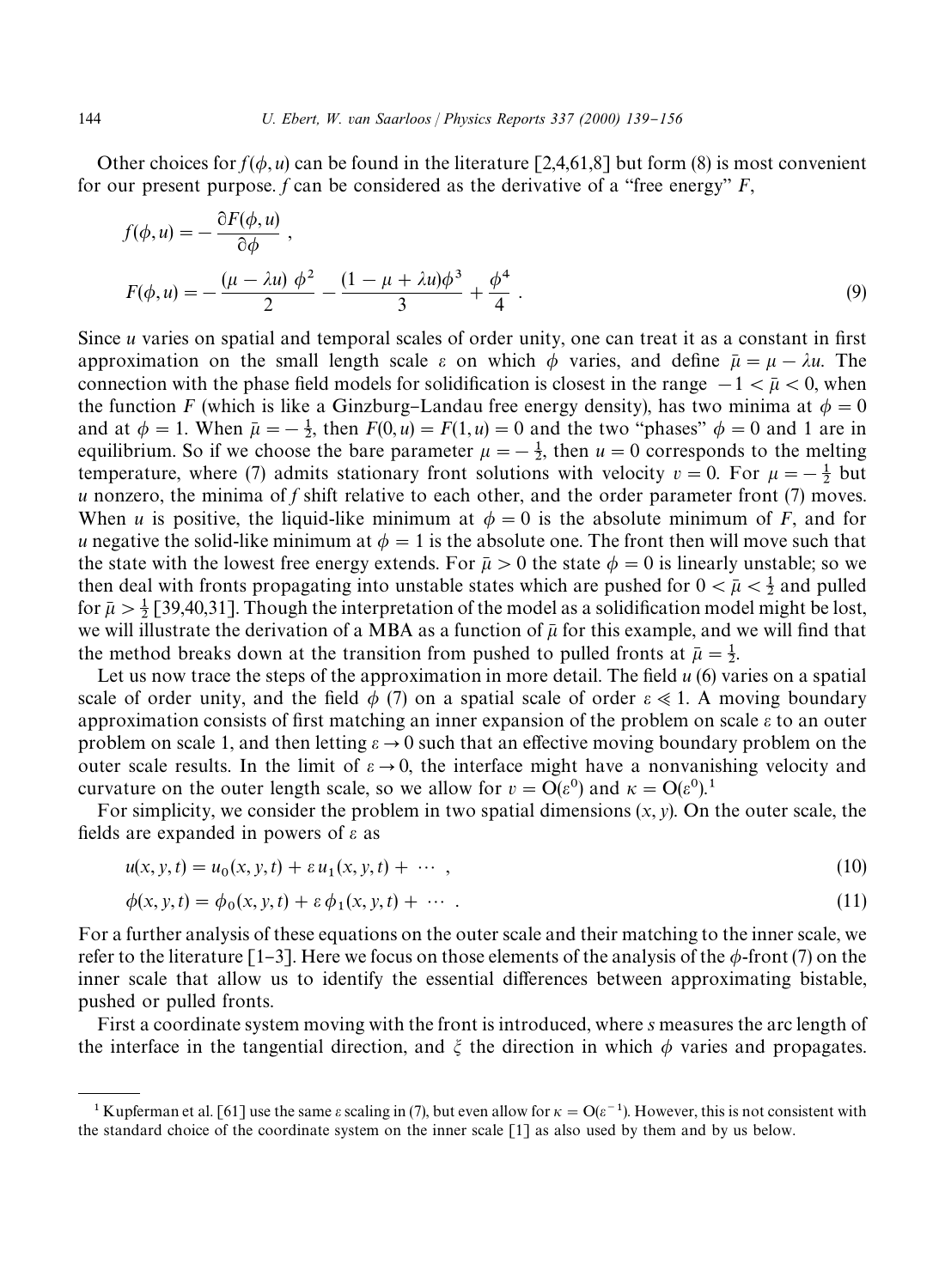$$
u(x, y, t) = U_0(\xi, s, t) + \varepsilon U_1(\xi, s, t) + \cdots,
$$
\n(12)

$$
\phi(x, y, t) = \overline{\Phi}_0(\xi, s, t) + \varepsilon \overline{\Phi}_1(\xi, s, t) + \cdots
$$
\n(13)

The choice of coordinates can be illustrated when we consider a weakly curved front which locally propagates with a velocity  $v(s, t)$  in the *x* direction, so that

$$
s = y, \quad \xi = \frac{x - X(s, t)}{\varepsilon}, \quad X(s, t) = x_0 + \int_0^t dt' v(s, t'). \tag{14}
$$

In general, the front is curved and has a velocity  $v$  and curvature  $\kappa$  which varies locally but on the outer time scale *t* and spatial scale *s*. They are therefore expanded as

$$
v(s,t) = v_0(s,t) + \varepsilon v_1(s,t) + \cdots \t{,} \t(15)
$$

$$
\kappa(s,t) = \kappa_0(s,t) + \varepsilon \kappa_1(s,t) + \cdots \tag{16}
$$

The differential operators in (7) then have in the interior coordinates  $(\xi, s)$  the  $\varepsilon$  expansion

$$
\varepsilon \frac{\partial}{\partial t}\bigg|_{(x,y)} = \varepsilon \frac{\partial}{\partial t}\bigg|_{(\xi,s)} - [v_0 + \varepsilon v_1 + \cdots] \frac{\partial}{\partial \xi} + O(\varepsilon^2) ,\qquad (17)
$$

$$
\varepsilon^2 \nabla^2 = \frac{\partial^2}{\partial \xi^2} + \varepsilon \kappa_0 \frac{\partial}{\partial \xi} + O(\varepsilon^2) \tag{18}
$$

Inserting the expanded operators into (7) and ordering in powers of  $\varepsilon$  yields in order  $\varepsilon^0$  the equation of motion of a planar front

$$
\frac{\partial}{\partial \tau} \bar{\Phi}_0 = \frac{\partial^2}{\partial \xi^2} \bar{\Phi}_0 + v_0 \frac{\partial}{\partial \xi} \bar{\Phi}_0 + f(\bar{\Phi}_0, U_0), \quad \tau = \frac{t}{\varepsilon} \ . \tag{19}
$$

Here we have introduced the internal time  $\tau = t/\varepsilon$  on which  $\bar{\Phi}_0$  varies, so  $\varepsilon \partial_t = \partial_{\tau}$  is actually of end  $\eta$ . On this inner time and length scale  $\tau$  and  $\varepsilon$  II, is accontiguity constant. Now  $\bar{\Phi}_0$  has order  $\varepsilon^0$ . On this inner time and length scale  $\tau$  and  $\xi$ ,  $U_0$  is essentially constant. Now  $\bar{\Phi}_0$  has to be related to the solution  $\Phi_0$  which is *stationary* in the frame  $\xi$  and therefore obeys the o.d.e.

$$
\frac{\partial^2}{\partial \xi^2} \Phi_0 + v_0 \frac{\partial}{\partial \xi} \Phi_0 + f(\Phi_0, U_0) = 0.
$$
\n(20)

Here the velocity  $v_0$  has to be chosen in such a way that (20) can be solved with appropriate boundary conditions – in technical terms, this defines the nonlinear eigenvalue problem for  $v_0$ . Hence  $v_0$  is conditions – in technical terms, this defines the nonlinear eigenvalue problem for  $v_0$ . Hence  $v_0$  is<br>a functional of  $u_0$  and hence varies on the same outer time scale *t* as  $U_0$ . If the stability spectrum of  $\Phi_0$  is gapped with smallest relaxation time  $\tau_0$ , then even if  $\bar{\Phi}_0 \neq \Phi_0$  initially,  $\bar{\Phi}_0$  will relax on the inner time scale  $\tau$  as  $e^{-\tau/\tau_0}$  to  $\Phi_0$ . For times  $\tau \gg \tau_0$ , and in particular on the outer time scale *t*, the inner dynamics of the front is adiabatically eliminated and we can then proceed by expanding about  $\Phi_0$ . In order  $\varepsilon^1$  one finds

$$
\left(L - \frac{\partial}{\partial \tau}\right) \bar{\Phi}_1 = -(\kappa_0 + v_1) \frac{\partial}{\partial \xi} \Phi_0 - \frac{\partial f(\Phi_0, U)}{\partial U} \bigg|_{U_0} U_1 + \frac{\delta \Phi_0}{\delta U_0} \frac{\partial U_0}{\partial t}
$$
\n(21)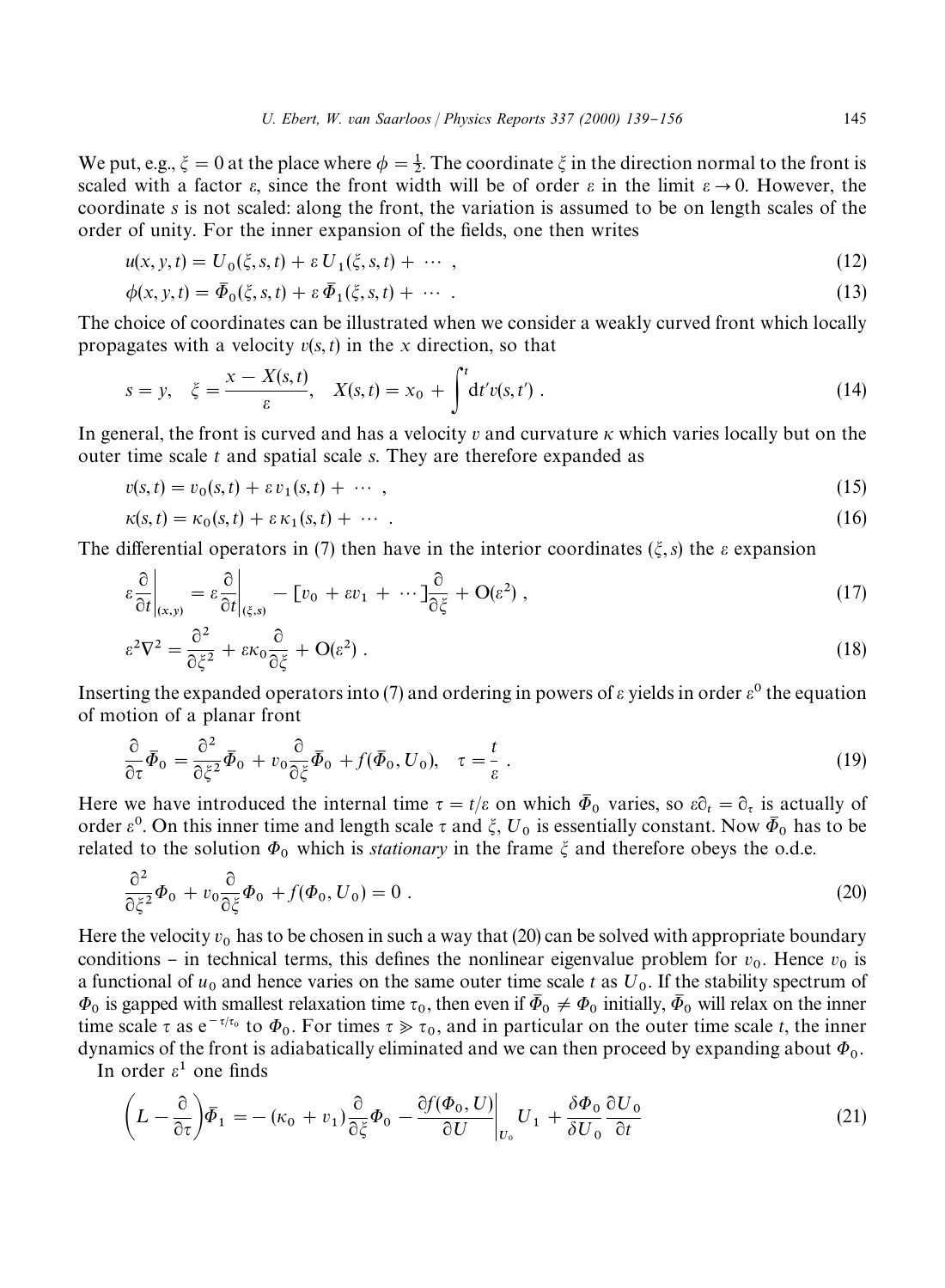with the linear operator

$$
L \equiv \left( \frac{\partial^2}{\partial \xi^2} + v_0 \frac{\partial}{\partial \xi} + \frac{\partial f(\Phi, U_0)}{\partial \Phi} \bigg|_{\Phi_0} \right). \tag{22}
$$

If the right-hand side of Eq. (21) is time independent on the internal time scale  $\tau$ , it is of the general form

$$
(L - \partial_{\tau})\phi = g \quad \text{with } \partial_{\tau}g = 0 \tag{23}
$$

If one has a left zero mode  $\chi(\xi)$  of L such that  $\chi L = 0 = L^{\dagger} \chi$ , where  $L^{\dagger}$  is the adjoint operator defined through partial integrations, then an equation like (23) has a time independent solution  $\Phi$  only if  $\chi$  is orthogonal to g. The solvability condition

$$
\int d\xi \chi g = 0 \tag{24}
$$

hence fixes the velocity correction  $v_1$  of the comoving coordinate system. For Eq. (21) this implies the solvability condition

$$
(\kappa_0 + v_1) \int_{-\infty}^{\infty} d\xi \chi \frac{\partial \Phi_0}{\partial \xi} + \int_{-\infty}^{\infty} d\xi \chi \frac{\partial f(\Phi_0, U)}{\partial U} \bigg|_{U_0} U_1 - \frac{\delta \Phi_0}{\delta U_0} \frac{\partial U_0}{\partial t} = 0 , \qquad (25)
$$

which here has been derived from the full dynamical p.d.e. problem.

There are clearly two important conditions for the identification of  $(25)$  with the common solvability condition: *If* the scalar products with  $\chi$  exist, and *if* the inner and outer dynamics can be adiabatically decoupled as above, *then* (25) expresses the first-order velocity correction  $v_1$  as a function of the local curvature  $\kappa_0$ , of the outer temperature field  $\partial_U f U_1$  and of the zero-order a function of the local curvature  $\kappa_0$ , of the other temperature field  $\sigma_U$ ,  $\sigma_1$  and of the zero-order solution  $\Phi_0$  (20). It is exactly at these two points that the analysis breaks down for pulled fronts. The violation of these conditions always happens concomitantly, as they are physically related.

Existence and properties of a left zero mode for more general differential equations are discussed in Section 5. In the present case, it is possible to construct the left zero mode  $\chi$  explicitly: It is well known, that the right zero mode of L is the mode of infinitesimal translation  $\partial_{\xi} \Phi_0$ :  $L \partial_{\xi} \Phi_0 = 0$ . Since L is nonhermitian, the left zero mode of L is a right zero mode of the adjoint  $L^{\dagger}$  of L,

$$
L^{\dagger} \chi(\xi) = 0, \qquad L^{\dagger} \equiv \left( \frac{\partial^2}{\partial \xi^2} - v_0 \frac{\partial}{\partial \xi} + \frac{\partial f(\Phi, U_0)}{\partial \Phi} \bigg|_{\Phi_0} \right) \tag{26}
$$

and  $\chi \neq \partial_{\xi} \Phi_0(\xi)$ . However, the left zero mode  $\chi$  here simply can be obtained by noting that the  $\lim_{\epsilon \to 0} \epsilon \neq 0$ 

$$
\phi = e^{-\nu \xi/2} \tilde{\phi}, \quad L\phi = \tilde{L}\tilde{\phi} \tag{27}
$$

with

$$
\tilde{L} = e^{\nu \xi/2} L e^{-\nu \xi/2} = \left( \frac{\partial^2}{\partial \xi^2} + \frac{\partial f(\Phi, U_0)}{\partial \Phi} \bigg|_{\Phi_0} - \frac{\nu^2}{4} \right)
$$
(28)

turns the problem into a Hermitian eigenvalue problem. As a result the left zero eigenmode  $\tilde{\chi}$  of  $\tilde{L}$  is equal to the right zero eigenmode  $e^{v\xi/2}\partial_{\xi}\Phi_0$  of  $\tilde{L}$ . Transforming back to L, this yields for the left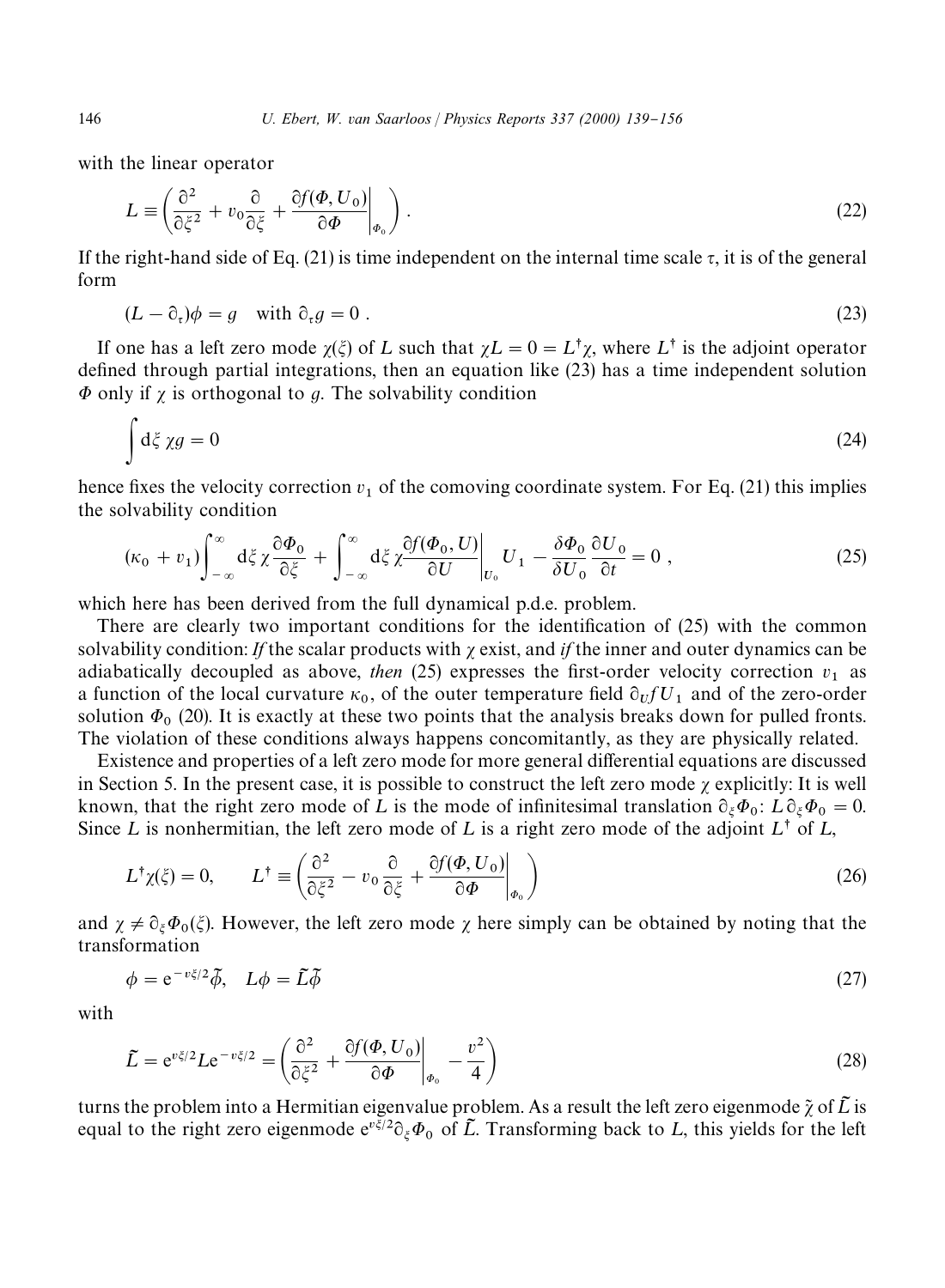zero mode

$$
\chi = e^{\nu \xi} \partial_{\xi} \Phi_0 \tag{29}
$$

as can also be verified by substitution. If we may ignore the term associated with the time derivative  $\partial_t \Phi_0$  and insert the expression for  $\chi$  into (25) we find

$$
v_1 = -\kappa_0 + \frac{\int_{-\infty}^{\infty} d\xi e^{\nu\xi} \frac{\partial \Phi_0}{\partial \xi} \left[ \frac{\delta \Phi_0}{\delta U_0} \frac{\partial U_0}{\partial t} - \frac{\partial f(\Phi_0, U)}{\partial U} \Big|_{U_0} U_1 \right]}{\int_{-\infty}^{\infty} d\xi e^{\nu\xi} \left( \frac{\partial \Phi_0}{\partial \xi} \right)^2}.
$$
(30)

If we furthermore ignore the term due to the coupling to the *u* field, the expression  $v_1 = -\kappa_0$  is the If we furthermore ignore the term due to the coupling to the *u* held, the expression  $v_1 = -\kappa_0$  is the familiar result of motion by mean curvature first derived within the context of continuum models by Allen and Cahn [60,10].

The structure of the solvability analysis is generic for the perturbative expansion about a uniformly translating front. Although we have only considered the simplest type of model, for which refinements are possible  $[2]$ , Eq. (30) captures the basic structure of the expression that one obtains in lowest order in a MBA: the relations between the velocity, curvature and temperature field  $u$  of the front, which play the role of boundary conditions for the outer fields at the boundary in the zero width limit  $\varepsilon \rightarrow 0$ , contain *solvability integrals* of the form  $\int d\xi e^{\nu\xi} (\partial_{\xi} \Phi_0)^2$  or  $\int d\xi e^{\nu\xi} (\partial_{\xi} \Phi_0) \Phi_0$  (since  $\partial_U f$  in (30) contains the factor  $\Phi_0$  and otherwise only fields varying on the outer spatial scale). Solvability integrals of this type essentially arise in any fields varying on the outer spatial scale). Solvability integrals of this type essentially arise in any type of perturbative calculation, since they just express the solvability condition of the linear perturbation problem  $L\Phi_1(\xi) = g_1(\xi)$  or  $(L - \partial_{\tau})\overline{\Phi}_1(\xi, \tau) = g_1(\xi)$ : the inhomogeneous term  $g_1(\xi)$ betturbation problem  $L\Psi_1(\zeta) = g_1(\zeta)$  or  $(L - \upsilon_t)\Psi_1(\zeta, \upsilon) = g_1(\zeta)$ , the has to be orthogonal to the left zero mode  $\chi$  of the linear operator L.

#### 4. Violation of the two conditions underlying the MBA for pulled fronts

We now discuss in more detail the conditions under which the above MBA can be derived.

Consider first the condition concerning the separation of time scales. For fronts between two linearly stable states (with  $-1 < \bar{\mu} < 0$  in *f*), there is such a separation between the inner dynamics of the front and its displacement: In this case, the stability spectrum of planar front modes does indeed have a gap [31,35], and all internal eigenmodes decay as  $e^{-\omega_n t/\varepsilon}$  with eigenvalues  $\omega_n \ge \omega_0 = 1/\tau_0 = O(1)$ . Thus, in the limit  $\varepsilon \to 0$ , there is a clear separation of inner and outer time scales, and the adiabatic approximation (30) is justified on the outer time scale of order unity. Moreover, as discussed in our paper [31], for *pushed* fronts propagating into an unstable state the stability spectrum is also gapped, and therefore the separation of time scales necessary for the MBA to apply, does hold. However, the stability spectrum of *pulled* fronts is gapless, and as Eq. (2) illustrates, pulled fronts show indeed a power-law convergence to their asymptotic speed  $v^*$ . Clearly, then, the standard derivation of a MBA does not apply to pulled fronts.

The same conclusion also emerges from the properties of the solvability integrals themselves. For increasing *v*, the exponential factor  $e^{v\xi}$  enhances the value of the integrand for large positive  $\xi$ , while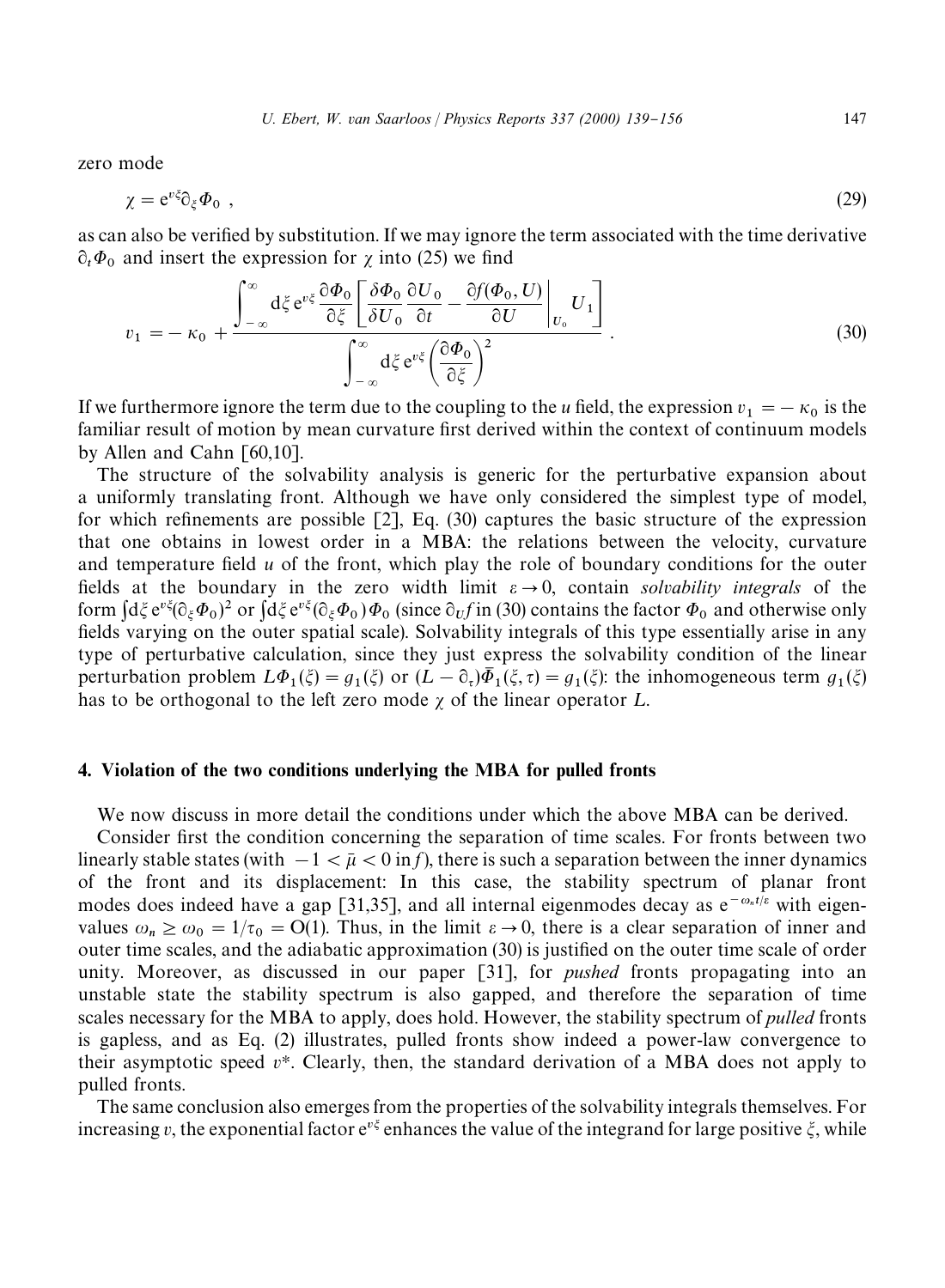suppressing the integrand for large negative  $\xi$ . We therefore now turn to fronts propagating into an unstable state for  $\mu > 0$  (for simplicity of notation, we use  $u = 0$ ), and investigate the behavior of the integrand for  $\xi \to \infty$ . The large  $\xi$  asymptotics of  $\Phi_0(\xi)$  follows directly from the o.d.e. (20) by noting that  $f'(\Phi_0(\infty)) = f'(0) = \mu$ , so that [31]

$$
\Phi_0(\xi) \stackrel{\xi \ge 1}{\simeq} \begin{cases} A_1(v) e^{-\lambda_{-} \xi} + A_2(v) e^{-\lambda_{+} \xi}, & v > v^* = 2\sqrt{\mu} ,\\ (\alpha \xi + \beta) e^{-\lambda^{*} \xi}, & v = v^* = 2\sqrt{\mu} , \end{cases}
$$
\n(31)

where

$$
\lambda_{\pm}(v) = \frac{v}{2} \pm \frac{1}{2} \sqrt{v^2 - 4\mu} = \frac{v}{2} \pm \frac{1}{2} \sqrt{v^2 - (v^*)^2} \quad \text{for } \mu > 0 ,
$$
\n(32)

$$
\lambda^*(v^*) = \lambda_{\pm}(v^*) = \frac{v^*}{2} \tag{33}
$$

The behavior of  $\Phi_0$  for  $v = v^*$  results from the fact that precisely at the so-called pulled velocity  $v^*$ , the two roots  $\lambda_{\pm}$  coincide.

While for an arbitrary velocity  $v > v^*$  the term  $A_1(v)$  in (31) will be nonzero, so that the asymptotic behavior of  $\Phi_0$  is as  $e^{-\lambda \xi}$ , the pushed front solution – if it exists – is precisely the solution with a well-defined value  $v = v^{\dagger}$  at which  $A_1(v^{\dagger}) = 0$ . Note that for  $\mu < 0$ , we have  $\lambda = < 0$ , so that the relevant front solution in the range  $\mu < 0$  has  $A_1(v) = 0$ ; thus the pushed front solution for  $\mu > 0$  is precisely the analytic continuation of this front solution to the regime  $\mu > 0$ . If such a solution with  $A_1(v^{\dagger}) = 0$  exists, it is the dynamically selected one from steep initial conditions [31]. Moreover, these solutions decay for  $\xi \ge 1$  as  $e^{-\lambda_+ \xi}$ , i.e., *faster* than  $e^{-v^{\dagger} \xi/2}$ . As a result, integrands in (30) like  $e^{v^*\xi}(\partial_{\xi}\Phi_0)^2$  or  $e^{v^*\xi}(\partial_{\xi}\Phi_0)g(\Phi_0,\xi) \propto e^{v^*\xi}(\partial_{\xi}\Phi_0)\Phi_0$  for  $\xi \to \infty$  are integrable, as

$$
e^{v^{\dagger}\xi} \left(\frac{\partial \Phi_0}{\partial \xi}\right)^2 \stackrel{\xi \gg 1}{\simeq} e^{v^{\dagger}\xi} e^{-2\lambda_+ \xi} = e^{-\sqrt{(v^{\dagger})^2 - (v^*)^2} \xi} \stackrel{\xi \to \infty}{\to} 0 \tag{34}
$$

Thus, for a pushed front both criteria for a solvability analysis of a perturbation theory are satisfied: the spectrum of the stability operator is gapped *and* the solvability integrals converge properly.

In passing, we note that the adjoint mode  $\chi$  itself does not decay to zero for large  $\xi$  in the supercritical range  $\mu > 0$ , since

$$
\chi \stackrel{\xi \geq 1}{\simeq} e^{v^{\dagger} \xi} \frac{\partial \Phi_0}{\partial \xi} \sim e^{(v^{\dagger} - \sqrt{(v^{\dagger})^2 - (v^{\ast})^2}) \xi/2} \stackrel{\xi \to \infty}{\to} \infty .
$$
\n(35)

For our perturbation theory this is no problem as long as the inner product that defines the adjoint operator converges for  $\xi \rightarrow +\infty$ . Eq. (34) shows that this is indeed the case.

While the solvability integrals converge properly for pushed fronts, they do not for pulled fronts, as according to (33)

$$
e^{v^*\xi} \left(\frac{\partial \Phi_0}{\partial \xi}\right)^2 \stackrel{\xi \gg 1}{\simeq} \xi^2 e^{v^*\xi} e^{-2\lambda_*\xi} = \xi^{2\xi} \stackrel{\xi \to \infty}{\to} \infty \quad . \tag{36}
$$

As we already anticipated from the power-law relaxation of pulled fronts, standard perturbation theory used to derive a MBA does not apply to pulled fronts.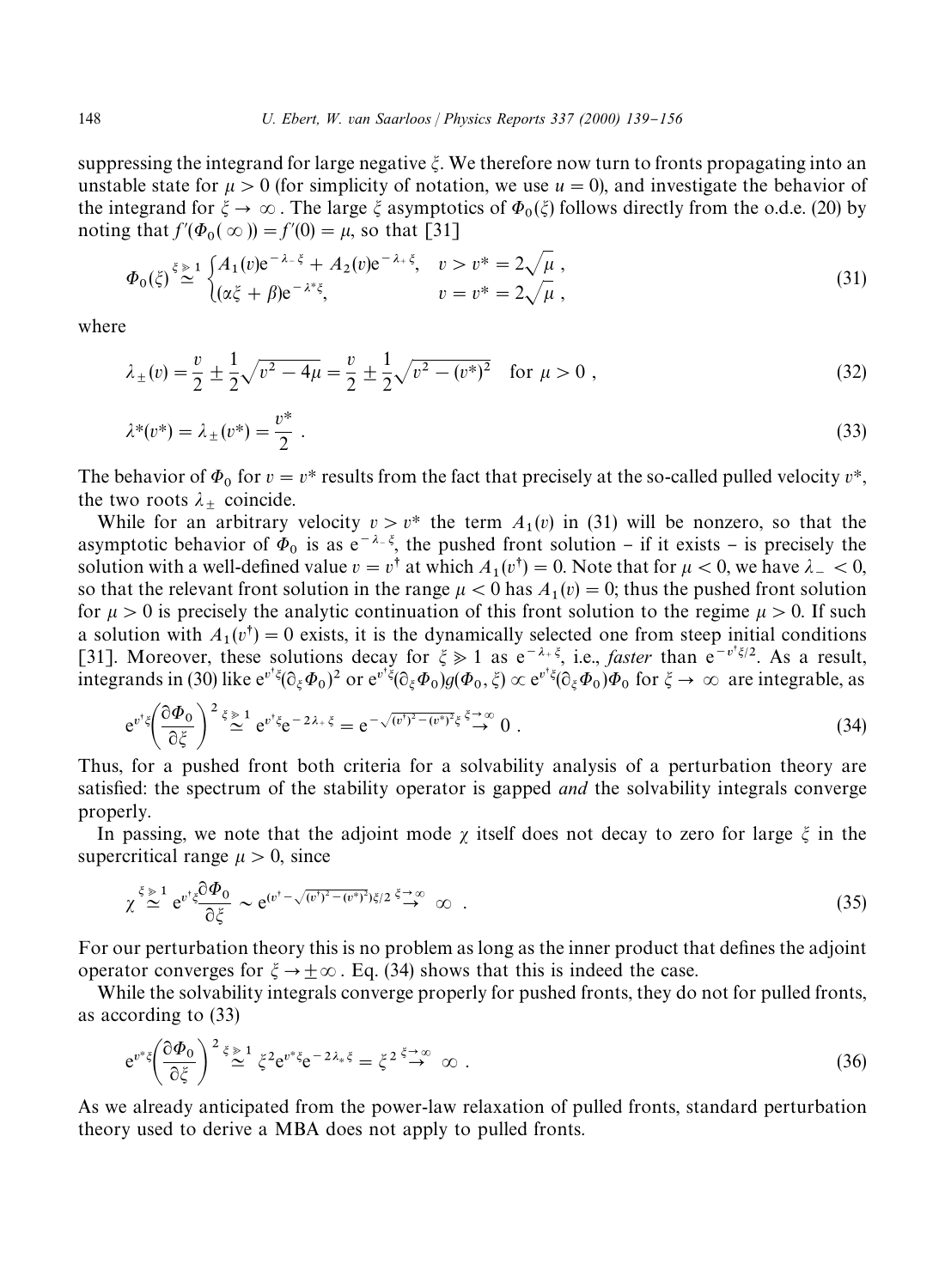One could, of course, regularize the solvability integrals by first introducing a cutoff  $\xi_c$ , and taking the cutoff to infinity as the end of the calculation  $[62]$ . Whether such an approach yields sensible results, depends on the situation under consideration. If, e.g., this procedure is applied blindly to a solvability expression of the type (30), one finds that the changes in the nonlinear terms of the equation give no essential contribution  $-$  in fact, since the divergent terms dominate, this procedure amounts to calculating the changes in  $v^*$  in perturbation theory for changes in the parameters in the linearized equation. Since  $v^*$  can more easily be calculated explicitly from Eq. (1) such a calculation has no particular value.

In fact, the divergence of the solvability integrals and the absence of a characteristic time scale for the internal front dynamics are deeply related. From (28) it is easily seen that the continuous spectrum defined by  $L\phi_{\sigma} = -\sigma\phi_{\sigma}$ , is bounded from below by  $\sigma_0 = (v^2 - v^{*2})/4$ . For  $\sigma(k) =$  $\begin{matrix} 0 \\ -1 \end{matrix}$  $\sigma_0 + k^2$ , the eigenfunctions take the form of Fourier modes  $\phi_{\sigma(k)} \propto e^{\pm ik\xi}$  in the leading edge region  $\xi \gg 1$ . Hence for  $v = v^*$ , the gap  $\sigma_0$  of the spectrum vanishes, and all the eigenfunctions of L are essentially plane waves in the semi-infinite leading edge. One finds furthermore [31], that generic perturbations of pulled planar fronts  $\Phi_0$  are even outside the Hilbert space spanned by the eigenfunctions  $\phi_{\sigma}$ . In this case, the long-time dynamics cannot easily be understood in terms of the eigenfunctions of  $I_{\rm c}$ . One rather should directly study the linearized equation. eigenfunctions of  $L$ . One rather should directly study the linearized equation

$$
\varepsilon \partial_t \phi = \left[ \varepsilon^2 \nabla^2 + \frac{\partial f(\phi, u)}{\partial \phi} \bigg|_{\phi = 0} \right] \phi + \mathcal{O}(\phi^2)
$$
\n(37)

valid in the leading edge. In this formulation, the nonlinear region of the front interior plays the role of a boundary condition for the leading edge  $[31,57]$ . As a result one finds predictions like  $(1)$ –(4). Note finally that the leading edge extends on the same outer length scale on which *u* also varies. This demonstrates why it is not possible to eliminate the dynamics of a pulled front in a moving boundary approximation – independent of how thin the front is.

#### 5. Generalization of the solvability analysis and of its break down

In the previous sections, we have traced the main steps in the derivation of a MBA for two coupled equations that have been studied as phase field models for solidification. In this case, the inner equation for the order parameter reduces to the well-known nonlinear diffusion equation studied first by Fisher and Kolmogorov et al.  $[63-65]$ , and the nonhermitian linear operator L could be transformed to a hermitian operator  $\tilde{L}$ . This allowed us to obtain the left zero mode  $\gamma$  of L explicitly. When one considers higher-order dynamical equations or sets of coupled equations for the inner front region, it is usually not possible to find the adjoint mode explicitly. Nevertheless, we show in this section that the same conclusions hold more generally.

We consider a case where one has a vector  $\phi(x, t)$  of dynamical fields, that in the long-time limit can approach a planar uniformly translating front profile  $\Phi_0(\xi)$  between the homogeneous stationary states  $\vec{\phi}^{\pm} = \Phi_0(\pm \infty)$ . The front solution  $\vec{\Phi}_0(\xi)$  with  $\xi = x - vt$  obeys a set of o.d.e.'s, and because of translation invariance  $d\Phi_0(\xi)/d\xi$  is again a zero mode of the linear matrix operator L, obtained by linearizing the o.d.e.'s about the front solution  $\Phi_0(\zeta)$ :

$$
\mathbf{L}\left(\frac{\mathrm{d}}{\mathrm{d}\xi},\frac{\mathrm{d}^2}{\mathrm{d}\xi^2},\frac{\mathrm{d}^3}{\mathrm{d}\xi^3},\dots;\boldsymbol{\Phi}_0(\xi)\right)\frac{\mathrm{d}\boldsymbol{\Phi}_0(\xi)}{\mathrm{d}\xi}=0\ .
$$
\n(38)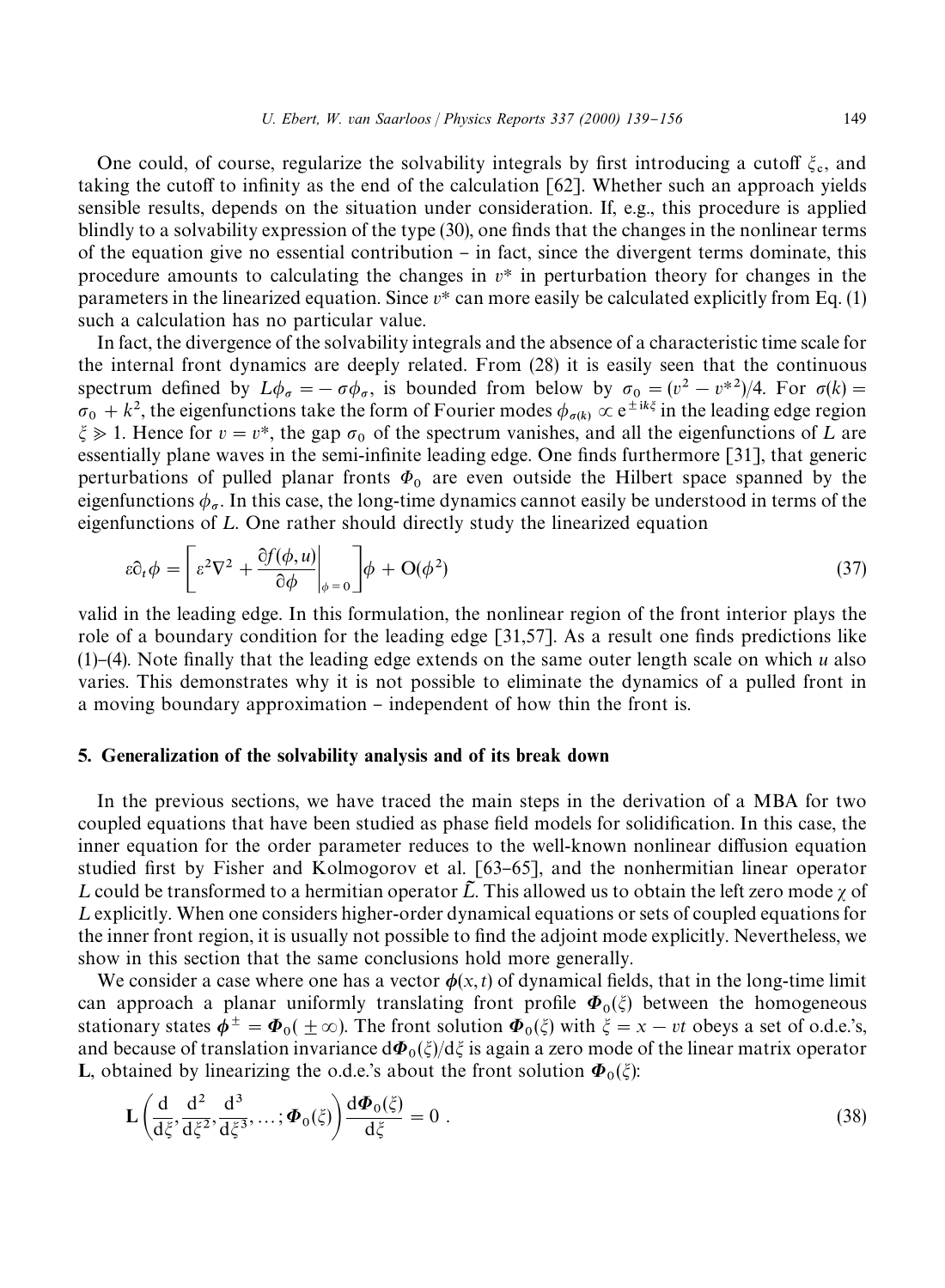If a front  $\Phi_0(\xi)$  is perturbed by external forces, other coherent structures or curvature effects, one generally encounters equations like

$$
\mathbf{L} \cdot \boldsymbol{\phi}_1 = \boldsymbol{g}_1 \tag{39}
$$

in a perturbation expansion about  $\Phi_0$ . In our example above,  $g_1$  decayed essentially like  $\Phi_0$  or  $d\Phi_0/d\xi$  as  $\xi \to \infty$ , and we only study such cases here. As is well known, such linear equations are solvable provided the right-hand side is orthogonal to the kernel (null space) of the adjoint operator  $L^{\dagger}$ . The existence of a left zero mode  $\gamma$  of L therefore generally leads to the solvability condition

$$
\int_{-\infty}^{\infty} d\xi \chi \cdot g_1 = 0, \text{ where } g_1 \stackrel{\xi \to \infty}{\sim} \mathbf{Q} \cdot \Phi_0 ,
$$
\n(40)

(where the matrix  $Q$  contains some slowly varying fields), which relates parameters of the expansion as in (30). So we now address the question of the existence of the left zero mode *v* of L, which is defined through  $L^{\dagger} \cdot \chi = 0$ . In other words:  $\chi$  is the zero mode of the adjoint operator  $L^{\dagger}$  obtained by partial integration,

$$
\int_{-\infty}^{\infty} d\xi \, \boldsymbol{b} \cdot (\mathbf{L} \cdot \boldsymbol{a}) = \int_{-\infty}^{\infty} d\xi \, (\mathbf{L}^{\dagger} \cdot \boldsymbol{b}) \cdot \boldsymbol{a} \; . \tag{41}
$$

For this definition to hold, the integrals have to converge and the boundary terms that arise from performing the partial integrations all have to vanish. This imposes conditions on the allowed behavior of *b*, given the asymptotic behavior of *a*: the product of these terms has to decay sufficiently rapidly for  $\xi \to \pm \infty$ .

In general, there is no particular simplifying relation between **L** and **L**<sup>†</sup>; e.g., a term  $f(\Phi_0)d/d\xi$  in L gives rise to a term  $-(df(\Phi_0)/d\xi) - f(\Phi_0)d/d\xi$  in L<sup>†</sup>. As a result, there is, in general, no simple relation between the left and right eigenmodes. However, since  $\Phi_0(\xi)$  approaches the constant vectors  $\phi^{\pm}$  for  $\xi \to \pm \infty$ , the operators **L** and **L**<sup>†</sup> asymptotically are linear operators with constant coefficients, so that

$$
\lim_{\xi \to \pm \infty} L_{ij}^{\dagger} \left( \frac{\mathrm{d}}{\mathrm{d}\xi}, \frac{\mathrm{d}^2}{\mathrm{d}\xi^2}, \frac{\mathrm{d}^3}{\mathrm{d}\xi^3}, \cdots; \boldsymbol{\phi}_0(\xi) \right) = L_{ij}^{\dagger} \left( \frac{\mathrm{d}}{\mathrm{d}\xi}, \frac{\mathrm{d}^2}{\mathrm{d}\xi^2}, \frac{\mathrm{d}^3}{\mathrm{d}\xi^3}, \cdots; \boldsymbol{\phi}^{\pm} \right) \n= L_{ji} \left( -\frac{\mathrm{d}}{\mathrm{d}\xi}, \frac{\mathrm{d}^2}{\mathrm{d}\xi^2}, -\frac{\mathrm{d}^3}{\mathrm{d}\xi^3}, \cdots; \boldsymbol{\phi}^{\pm} \right).
$$
\n(42)

Moreover, in this limit, the operator L is *exactly the same* as the one that one obtains from linearizing the set of o.d.e.'s for  $\Phi_0$  around the homogeneous stationary states  $\phi^{\pm}$ . Therefore, both  $\Phi_0$  and the right zero mode  $d\Phi_0/d\xi$  of **L** are asymptotically for  $\xi \to \pm \infty$  just sums of simple exponentials of the form

$$
d\Phi_0/d\xi^{\xi \to \pm \infty} \sum_{n=1}^N a_n^{\pm} e^{-\lambda_n^{\pm} \xi} , \qquad (43)
$$

where the eigenvalues  $\lambda_n^{\pm}$  are determined by the characteristic polynomial of degree *N* 

$$
\det \mathbf{L}(-\lambda_n^{\pm}, \lambda_n^{\pm 2}, -\lambda_n^{\pm 3}, \dots; \boldsymbol{\phi}^{\pm}) = 0.
$$
 (44)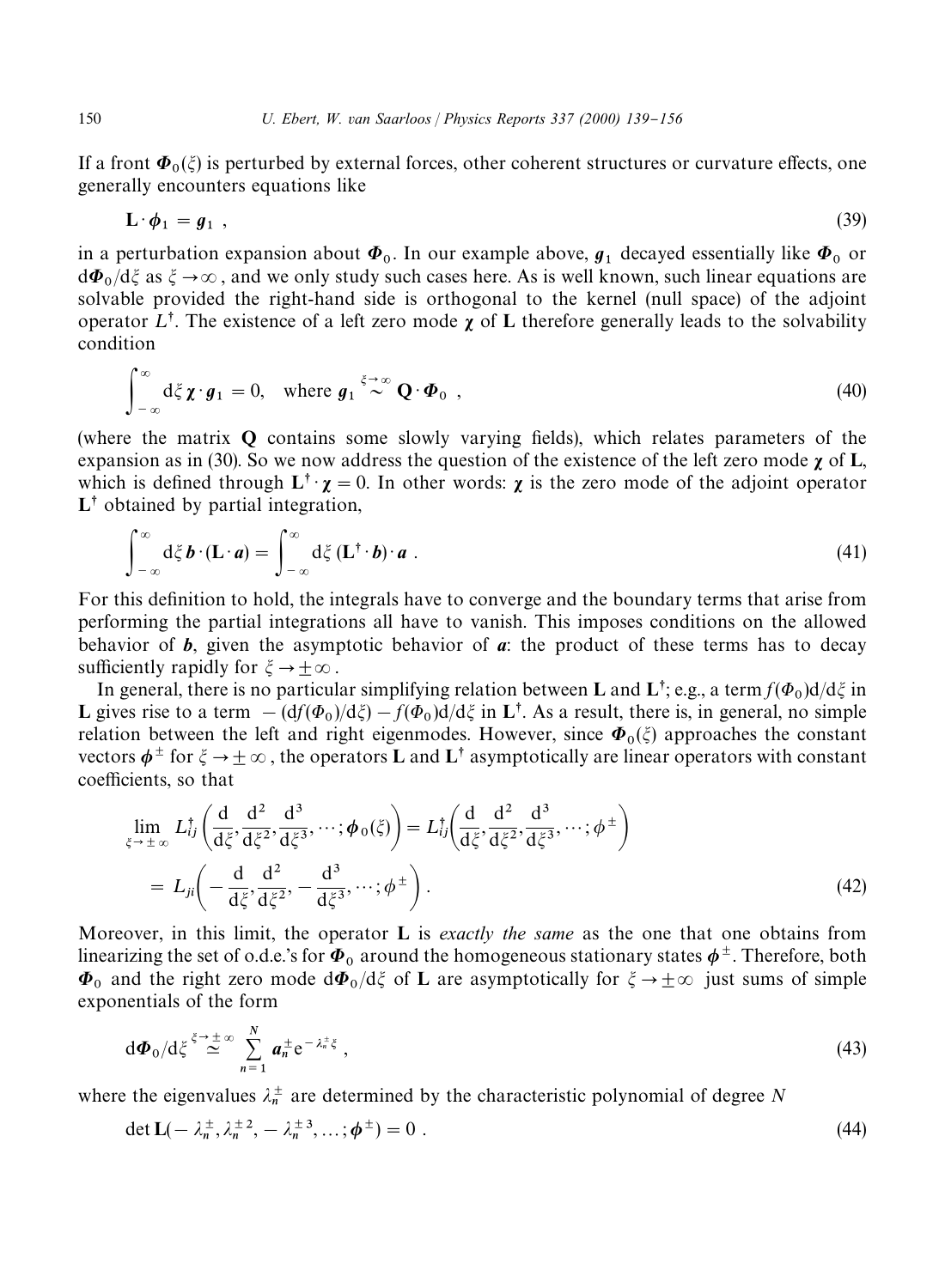The asymptotic behavior of an adjoint zero mode  $\gamma$  follows immediately from the symmetry relation (42). If we write the asymptotics for  $\xi \to \pm \infty$  of  $\chi$  as

$$
\chi \stackrel{\xi \to \pm \infty}{\simeq} \sum_{n=1}^N b_n^{\pm} e^{-\bar{\lambda}_n^{\pm} \xi} \ , \tag{45}
$$

then the eigenvalues  $\bar{\lambda}_n^{\pm}$  are determined by the eigenvalue equation

$$
\det \mathbf{L}^{\dagger}(-\bar{\lambda}_n^{\pm}, \bar{\lambda}_n^{\pm 2}, -\bar{\lambda}_n^{\pm 3}, \dots; \phi^{\pm}) = 0 , \qquad (46)
$$

which in view of (42) and the fact that det  $L = \det L^{\dagger}$  immediately yields

$$
\bar{\lambda}_n^{\pm} = -\lambda_n^{\pm} \tag{47}
$$

Let us now investigate the asymptotic behavior of products  $\mathbf{b} \cdot \mathbf{a}$  of left modes  $\mathbf{b}$  and right modes  $\mathbf{a}$ , which is required for the existence and definition of the adjoint operator and modes. Assume that the eigenvalues are ordered as  $\text{Re }\lambda_{n+1}^{\pm} \geq \text{Re }\lambda_n^{\pm}$ . A pushed or bistable front  $\Phi_0^{\dagger}$  is a discrete solution with asymptotic behavior

$$
\Phi_0^{\dagger} \simeq \begin{cases} \sum_{n=M+1}^{N} A_n e^{-\lambda_n^+ \xi} & \simeq A_{M+1} e^{-\lambda_{M+1}^+ \xi} \quad \text{for } \xi \to \infty, \\ \sum_{n=1}^{M} B_n e^{-\lambda_n^- \xi} & \simeq B_M e^{-\lambda_M^- \xi} \quad \text{for } \xi \to -\infty, \end{cases} \tag{48}
$$

that can be constructed from (43) for a particular value of  $v = v^{\dagger}$ . The right zero mode  $d\Phi_0^{\dagger}/d\xi$ obviously has the same asymptotic decay. In this expression, the eigenvalues  $\lambda_1^-$ ,  $\ldots$ ,  $\lambda_M^-$  for  $\xi \to \infty$ are all the eigenvalues with negative real part so that the exponentials converge, while on the right for  $\xi \to \infty$  all  $\lambda_{M+1}^+$ ,  $\ldots, \lambda_N^+$  have positive real parts. The existence of *M* modes on the left and  $N - M + 1$  modes on the right is a reflection of the fact that the bistable or pushed front solution is an isolated (discrete) solution [31].

At this point, there is only one difference between bistable fronts and pushed fronts propagating into an unstable state: for the former,  $\text{Re }\lambda_M^+ < 0$  so that this mode is not present because it corresponds to a diverging behavior, while for a pushed front propagating into an unstable state, Re  $\lambda_M^+ > 0$ , but  $A_M^+ = 0$  by definition [31].

A product of this right mode with a left mode converges to zero at  $\pm \infty$ , if the left zero mode behaves asymptotically like

$$
\chi \simeq \begin{cases} \sum_{n=1}^{M} C_n e^{\lambda_n^+ \xi} & \simeq C_M e^{\lambda_M^+ \xi} & \text{for } \xi \to \infty, \\ \sum_{n=M+1}^{N} D_n e^{\lambda_n^- \xi} & \simeq D_{M+1} e^{\lambda_{M+1}^- \xi} & \text{for } \xi \to -\infty. \end{cases} \tag{49}
$$

Here we used relation (47) between left and right eigenvalues and the fact that the convergence of inner products is determined by the integrands at  $\xi \to \pm \infty$ . These are according to (48) and (49) given by

$$
\chi \cdot \Phi_0^{\dagger} \sim e^{-(\lambda_{M+1}^{\pm} - \lambda_M^{\pm})\xi} \to 0 \quad \text{as } \xi \to \pm \infty , \qquad \text{if } \text{Re } \lambda_{n+1}^{\pm} > \text{Re } \lambda_n^{\pm} . \tag{50}
$$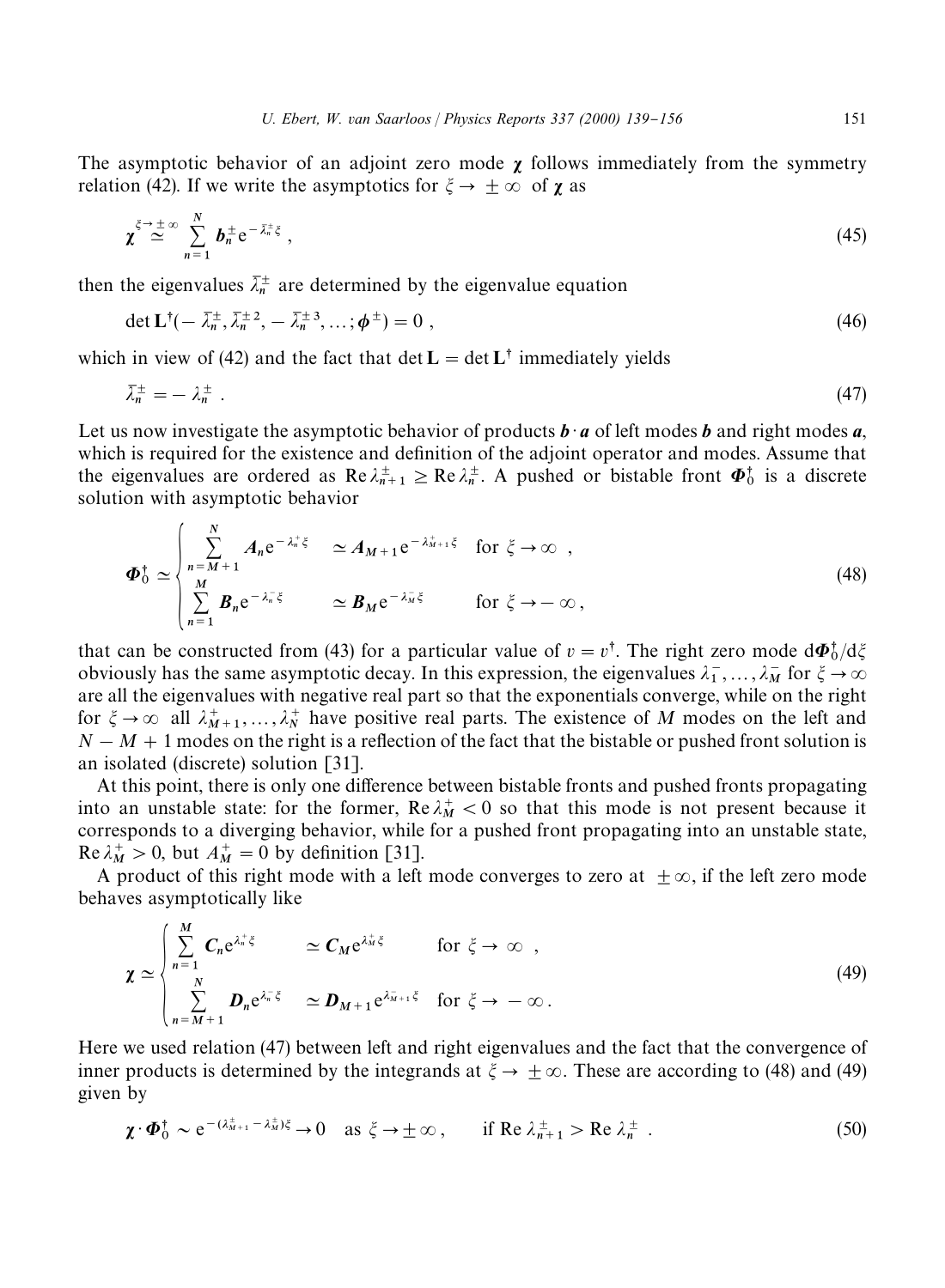Obviously the dimensions of stable and unstable manifolds in the two asymptotic regions in (49) are the same as in (48), only with the role of the fixed points  $\xi \to \pm \infty$  exchanged. Hence also  $\gamma$  belongs to a discrete spectrum, independent of the value of *M*, and in general the divergent term  $\sim e^{\lambda_M^+ \xi}$  is needed for this mode to exist. Moreover, the textbook argument

$$
\mathbf{L} \cdot \boldsymbol{\phi}_m = \sigma_m \boldsymbol{\phi}_m, \quad \mathbf{L}^\dagger \cdot \boldsymbol{\chi}_l = \sigma_l^\dagger \boldsymbol{\chi}_l \tag{51}
$$

$$
\sigma_l^{\dagger} \int \chi_l \cdot \phi_m = \int (\mathbf{L}^{\dagger} \cdot \chi_l) \cdot \phi_m = \int \chi_l \cdot (\mathbf{L} \cdot \phi_m) = \sigma_m \int \chi_l \cdot \phi_m , \qquad (52)
$$

shows that the eigenvalues  $\sigma_l^{\dagger}$  and  $\sigma_m$  are equal, if the product of the eigenfunctions  $\int \chi_l \cdot \phi_m$  is finite and that eigenfunctions with different eigenvalues are orthogonal. Hence for pushed or bistable fronts, there is in general an isolated (discrete) left zero mode of  $L^{\dagger}$ .

This reasoning does not work for a pulled front, where the zero mode of L is part of a continuous spectrum with the same asymptotic decay properties at  $\xi \to \pm \infty$ . The same counting argument as above now yields, that in general no left zero mode of  $L^{\dagger}$  exists.

This formal argument is illustrated by the observation, that a solvability integral for a pushed front diverges as the pushed velocity  $v^{\dagger}$  approaches the pulled velocity  $v^*(1)$ : Generally, the velocity *v* will appear as a parameter in the characteristic polynomial (44). If we consider the  $\lambda_n = \lambda_n^+$  as functions of *v*, then according to the general scenario of front propagation into unstable states [31] the pulled velocity is associated with a minimum of the curve  $v(\lambda_M)$  where  $\lambda_M$  is the root of (44) with the smallest positive real part. Hence for  $v \gtrsim v^*$  and uniformly translating fronts with  $\lambda_M$  and  $\lambda_{M+1}$  real, we have

$$
\lambda_M(v) = \lambda^* - \frac{2}{v''} \sqrt{v - v^*} + \cdots \tag{53}
$$

$$
\lambda_{M+1}(v) = \lambda^* + \frac{2}{v''} \sqrt{v - v^*} + \cdots, \qquad (54)
$$

where

$$
v'' = \frac{\mathrm{d}^2 v(\lambda_M)}{\mathrm{d}\lambda_M^2}\bigg|_{\lambda^*} \tag{55}
$$

is the curvature of  $v(\lambda_M)$  in the minimum that determines  $v^*$  and  $\lambda^*$  (see [31, Section 5.3.2]). Hence, it is a positive constant.

In complete analogy with our earlier discussion in Section 3, the general scenario for front propagation into unstable states is that while the asymptotic decay for  $\xi \geq 1$  is as  $e^{-\lambda_M \xi}$  for an arbitrary velocity *v*, a pushed front solution exists if for some velocity  $v^{\dagger} > v^*$ , there is a front solution whose asymptotic large  $\xi$  behavior is as  $e^{-\lambda_{M+1}\xi}$  in agreement with (48). If there is no such pushed front solution, then starting from "steep" initial conditions the selected front velocity is  $v^*$ ; the asymptotic front profile with this velocity is then

$$
\Phi_0(\zeta)^{\zeta} \stackrel{\geq}{\simeq} (\alpha \zeta + \beta) e^{-\lambda_M \zeta}, \quad \lambda_M = \lambda_{M+1} \ , \tag{56}
$$

in analogy with (31).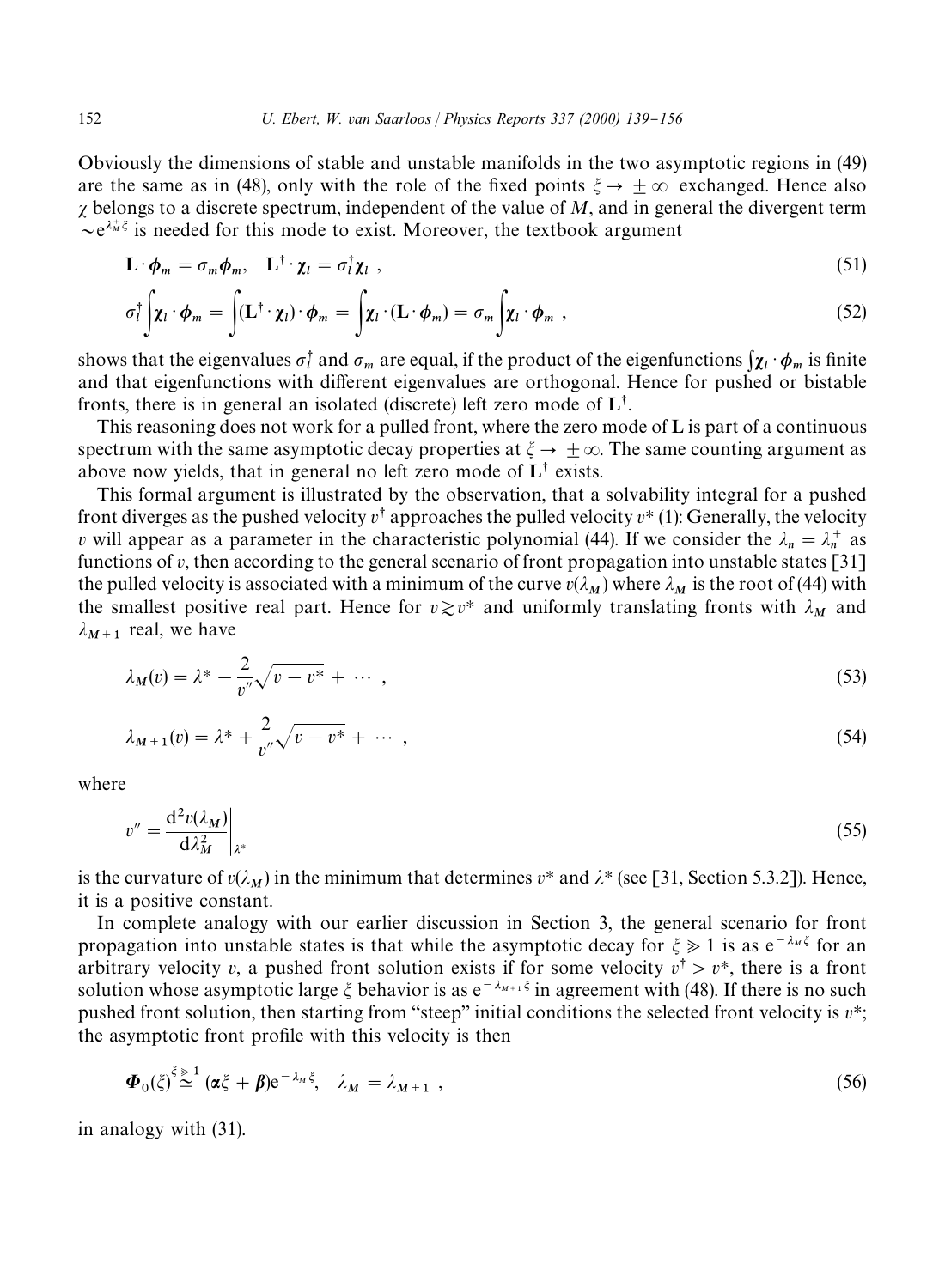As we discussed above, for a pushed front, there is, in general, a discrete left zero mode (49) with asymptotic behavior  $\gamma \sim e^{\lambda_M \xi}$  for large  $\xi$ . In spite of this divergence, the product of left and right modes converges as

$$
\chi \cdot \mathbf{Q} \cdot \boldsymbol{\Phi}_0 \stackrel{\xi \geq 1}{\simeq} e^{(\lambda_M - \lambda_{M+1})\xi} C_M \cdot \mathbf{Q} \cdot A_{M+1} ,
$$
  
 
$$
\sim e^{-(4/v'')\sqrt{v^{\dagger} - v^*} \xi} \stackrel{\xi \to \infty}{\to} 0 \quad (v \gtrsim v^*) ,
$$
 (57)

and solvability conditions generally can be derived.

Just as we saw in the previous sections, the present analysis also shows that as  $v^{\dagger}$  approaches  $v^*$  from above, the solvability integrals converge less and less fast until, at  $v^*$ , we have according to (56)

$$
\chi \cdot \mathbf{Q} \cdot \boldsymbol{\Phi}_0 \stackrel{\xi \gg 1}{\sim} \xi^2 \stackrel{\xi \to \infty}{\rightarrow} \infty
$$
 (58)

in complete analogy with our earlier result (36) for the example discussed in Section 3.

## 6. Conclusions and outlook

In contrast to "bistable" or pushed fronts, the dynamics of pulled fronts is determined essentially in the leading edge. This was recently shown to imply a general power-law relaxation of pulled fronts. In this paper, we have shown that this in turn entails that pulled fronts lack the separation of time scales necessary for the applicability of the usual MBA, and that solvability integrals diverge when a front is pulled.

It is important to stress that one should not simply view this negative result as a formal problem - rather, one should take this conclusion as a signal that the pattern dynamics involving the motion of pulled fronts poses interesting new physical questions with possibly surprising non-standard answers.

As a first simple illustration, consider the uncoupled  $F-KPP$  equation (7) in two dimensions with  $\varepsilon = 1$  and  $f = \phi - \phi^3$ . If one starts with a radially symmetric steep initial condition, e.g.,  $\phi(r, t = 0) = \exp(-r^2)$ , then this front will spread out in a circularly symmetric way. According to (30) the curvature correction will then give a contribution  $-1/r = -1/(v*t) = -1/(2t)$  to the velocity at large times. However, in addition to that, there is a contribution  $-3/(2t)$  of the same order of magnitude from the power-law relaxation (3), with  $\lambda^* = 1$  in this case. Thus, due to the combination of the power-law relaxation and the curvature correction, the front velocity  $v^*$  will be approached asymptotically as  $v(t) = v^* - 2/t!^2$ 

In the example above of a circularly symmetric pattern without any coupling to other fields, the relaxation and curvature effects can be simply added up, but for a less trivial patterns whose shape is changing in time, the proper description is far from obvious. Nontrivial patterns where pulled

 $2$ This prediction was realized independently and tested numerically by B. Derrida (private communication).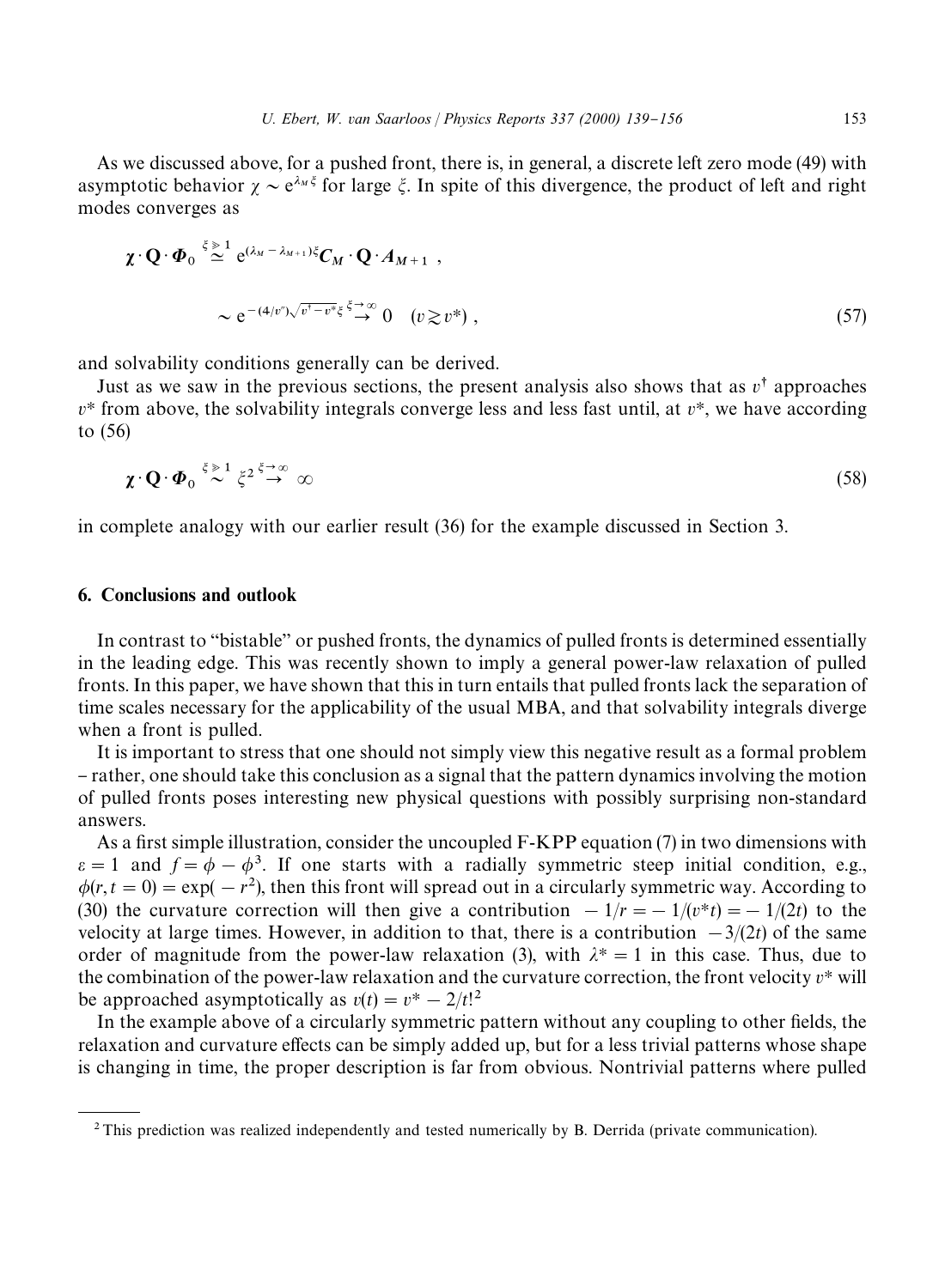front propagation plays a dominant role occur, e.g. in streamer discharges [48]. Hence new analytical tools have to be developed for a moving-boundary-like description of these finger-like patterns. Work in progress [66] suggests that the limit of zero electron diffusion creating shock-like electron fronts is a valuable approximation for negatively charged streamers.

A recent illustration of the fact that the nonexistence of solvability integrals signals a transition to qualitatively different dynamical behavior is given by the behavior of fronts in the presence of multiplicative noise [29,30]. Pushed fronts in the presence of multiplicative noise show regular diffusive behavior due to the noise being summed over the finite interior front region, and their diffusion coefficient can be expressed in terms of solvability-type integrals  $[29]$ . In contrast, fully relaxed pulled fronts in an infinite system do not diffuse at all, and if a front with pulled dynamics starts from a local (or "sufficiently steep"  $[31]$ ) initial condition, it is subdiffusive  $[30]$ : the root-mean-square displacement of pulled fronts increases with time as  $t^{1/4}$ , not as  $t^{1/2}$ . This prediction was first suggested by using a time-dependent cutoff  $\xi_c(t) \sim \sqrt{t}$  in the solvability expression for the diffusion coefficient that is valid for pushed fronts. The motivation for this time-dependent cutoff comes from the relaxation analysis of pulled fronts given in  $\lceil 31 \rceil$ . Hence, this example illustrates both that using a cutoff in the solvability integrals sometimes *can* yield sensible results, and that the behavior of pulled fronts can be qualitatively different from those of pushed fronts.

We finally note that these considerations also have implications for numerical codes. In cases where a MBA applies in the limit in which the front width is taken to zero, numerical codes with adaptive gridsize refinement in the interior front region, where gradients are large, are quite efficient. For pulled fronts, however, solutions with a too coarse basic grid give inaccurate front velocities. For these, the refinement has to be done ahead of the front, in the leading edge  $\lceil 67 \rceil!$ 

# Acknowledgements

The work of UE was supported by the Dutch research foundation NWO and by the EU-TMR network "Patterns, Noise and Chaos".

## References

- [1] P.C. Fife, Dynamics of Internal Layers and Diffusive Interfaces, SIAM, Philadelphia, 1988.
- [2] A. Karma, W.-J. Rappel, Phys. Rev. E 53 (1996) R3017; Phys. Rev. E 57 (1998) 4323.
- [3] J.D. Buckmaster, G.S.S. Lundford, Theory of Laminar Flames, Cambridge University Press, Cambridge, 1982.
- [4] R. Kobayashi, Physica D 63 (1993) 410.
- [5] J. Müller, M. Grant, Phys. Rev. Lett. 82 (1999) 1736.
- [6] K. Kassner, C. Misbah, Europhys. Lett. 46 (1999) 217.
- [7] R. González-Cinca, L. Rámirez-Piscina, J. Casademunt, A. Hernández-Machado, L. Kramer, T. Tóth-Katona, T. Börzsönyi, Á. Buka, Physica D 99 (1996) 359.
- [8] P.W. Bates, P.C. Fife, C.K.R.T. Jones, Physica D 104 (1997) 1.
- [9] J.D. Gunton, M. San Miguel, P.S. Sahni, in: C. Domb, J.L. Lebowitz (Eds.), Phase Transitions and Critical Phenomena, Vol. 8, Academic Press, New York, 1983.
- [10] A.J. Bray, Adv. Phys. 43 (1994) 357.
- [11] J.S. Langer, in: J. Souletie (Eds.), Chance and Matter, North-Holland, Amsterdam, 1987; J.S. Langer, in: C. Godreche (Ed.), Solids Far from Equilibrium, Cambridge University Press, Cambridge, 1992.
- [12] P. Pelcé, Dynamics of Curved Fronts, Academic Press, Boston, 1988.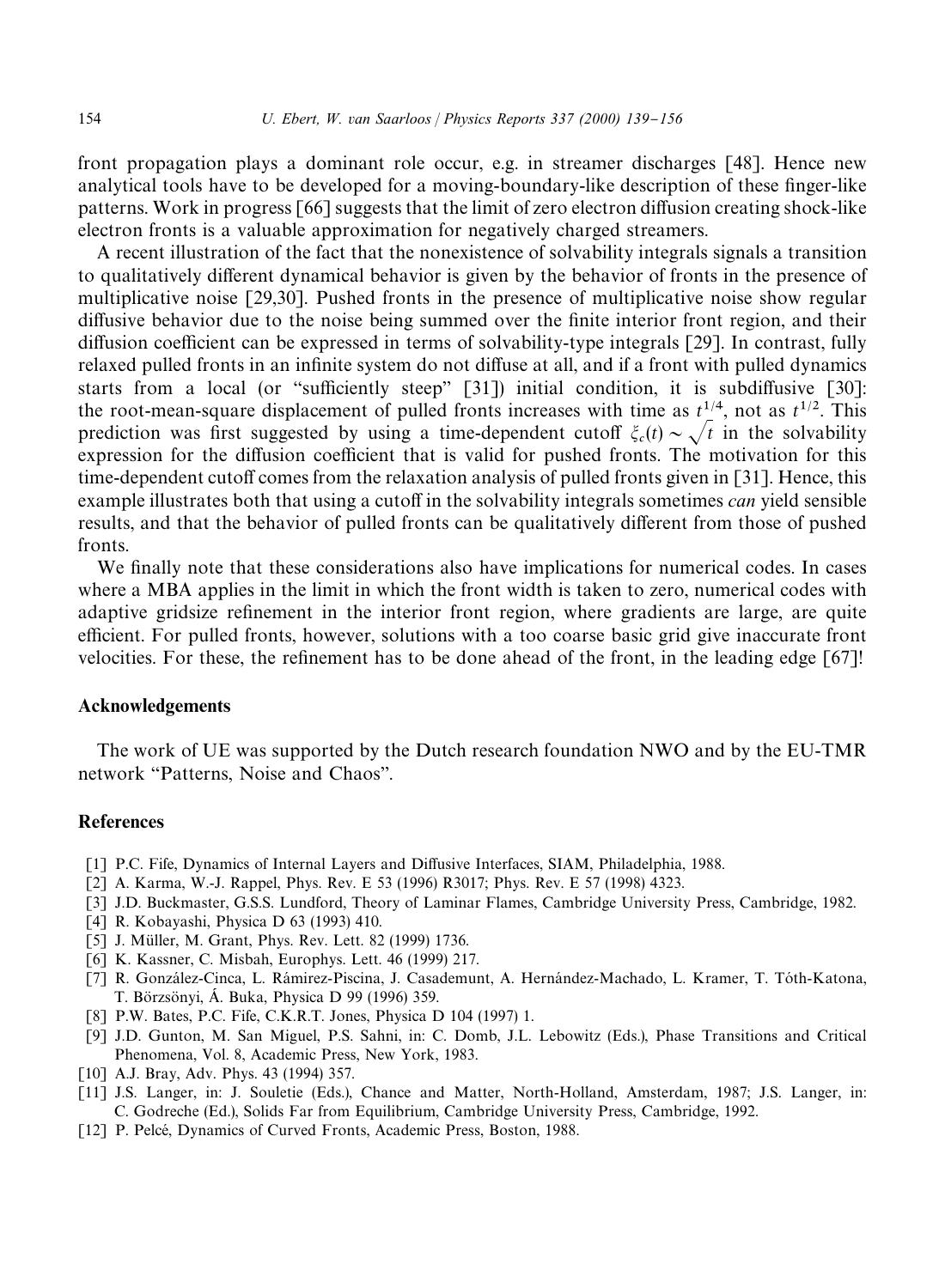- [13] D.A. Kessler, J. Koplik, H. Levine, Adv. Phys. 37 (1988) 255.
- [14] Y. Pomeau, M. Ben Amar, Dendritic growth and related topics, in: C. Godreche (Ed.), Solids Far from Equilibrium, Cambridge University Press, Cambridge, 1992.
- [15] E.A. Brener, V.I. Mel'nikov, Adv. Phys. 40 (1991) 53.
- [16] B. Caroli, C. Caroli, B. Roulet, Instabilities of planar solidification fronts, in: G. Godrèche (Ed.), Solids Far from Equilibrium, Cambridge University Press, Cambridge, 1992.
- [17] K. Kassner, Pattern Formation in Diffusion-Limited Crystal Growth, World Scientific, Singapore, 1996.
- [18] D. Kandel, J.D. Weeks, Phys. Rev. Lett. 72 (1994) 1678; 74 (1995) 3632.
- [19] C. Misbah, A. Valance, Phys. Rev. E 49 (1972) 166.
- [20] C. Misbah, O. Pierre-Louis, A. Pimpinelli, Phys. Rev. B 51 (1995) 17 283.
- [21] G. Zocchi, P. Tabeling, M. Ben Amar, Phys. Rev. Lett. 69 (1992) 601.
- [22] M. Ben Amar, Phys. Fluids A 4 (1992) 2641.
- [23] E. Meron, Phys. Rep. 218 (1992) 1.
- [24] O. Törnkvist, E. Schröder, Phys. Rev. Lett. 78 (1997) 1908.
- [25] I.S. Aranson, H. Chaté, L.-H. Tang, Phys. Rev. Lett. 80 (1998) 2646.
- [26] A. Malevanets, A. Careta, R. Kapral, Phys. Rev. E 52 (1995) 4724.
- [27] Á. Tóth, D. Horváth, W. van Saarloos, J. Chem. Phys. 111 (1999) 10 964.
- [28] I.V. Biktasheva, Yu.E. Elkin, V.N. Betashev, Phys. Rev. E. 57 (1998) 2656.
- [29] J. Armero, J. Casademunt, L. Ramírez-Picina, J.M. Sancho, Phys. Rev. E. 58 (1998) 5494.
- [30] A. Rocco, U. Ebert, W. van Saarloos, Phys. Rev. E, Rapid Commun., in press.
- [31] U. Ebert, W. van Saarloos, Phys. Rev. Lett. 80 (1998) 1650; U. Ebert, W. van Saarloos, Physica D, in press.
- [32] C.M. Bender, S.A. Orszag, Advanced Mathematical Methods for Scientists and Engineers, McGraw-Hill, New York, 1978.
- [33] M.C. Cross, P.C. Hohenberg, Rev. Mod. Phys. 65 (1992) 851.
- [34] A.C. Newell, T. Passot, J. Lega, Ann. Rev. Fluid Mech. 25 (1993) 399.
- [35] W. van Saarloos, Phys. Rep. 301 (1998) 9.
- [36] A.N. Bers, in: M.N. Rosenbluth, R.Z. Sagdeev (Eds.), Handbook of Plasma Physics, North-Holland, Amsterdam, 1983.
- [37] E.M. Lifshitz, L.P. Pitaevskii, Physical Kinetics, Pergamon, New York, 1981.
- [38] A.N. Stokes, Math. Biosci. 31 (1981) 307.
- [39] E. Ben-Jacob, H.R. Brand, G. Dee, L. Kramer, J.S. Langer, Physica D 14 (1985) 348.
- [40] W. van Saarloos, Phys. Rev. A 39 (1989) 6367.
- [41] G.C. Paquette, L.-Y. Chen, N. Goldenfeld, Y. Oono, Phys. Rev. Lett. 72 (1994) 76.
- [42] T.R. Powers, R.E. Goldstein, Phys. Rev. Lett. 78 (1997) 2555.
- [43] G. Ahlers, D.S. Cannell, Phys. Rev. Lett. 50 (1983) 1583; M. Niklas, M. Lücke, H. Müller-Krumbhaar, Phys. Rev. A 40 (1989) 493.
- [44] J. Fineberg, V. Steinberg, Phys. Rev. Lett. 58 (1987) 1332.
- [45] C. Mathis, M. Provansal, L. Boyer, J. Phys. Lett. 45 (1984) L483; G.S. Triantafyllou, K. Kupfer, A. Bers, Phys. Rev. Lett. 59 (1987) 1914; T. Leweke, M. Provansal, G.D. Miller, C.H.K. Williamson, Phys. Rev. Lett. 78 (1997) 1259.
- [46] A. Couairon, J.M. Chomaz, Physica D 108 (1997) 236; Phys. Rev. Lett. 79 (1997) 2666.
- [47] J.E. Maclennan, N.A. Clark, T. Carlsson, in: L. Lam (Ed.), Solitons in Liquid Crystals, Springer, Berlin, 1991; P. Cladis, W. van Saarloos, in: L. Lam (Ed.), Solitons in Liquid Crystals, Springer, Berlin, 1991; W. van Saarloos, M. van Hecke, R. Hołyst, Phys. Rev. E 52 (1995) 1773.
- [48] U. Ebert, W. van Saarloos, C. Caroli, Phys. Rev. Lett. 77 (1996) 4178; Phys. Rev. E 55 (1997) 1530.
- [49] Y. Tu, M.C. Cross, Phys. Rev. Lett. 69 (1992) 2515.
- [50] E.K.H. Salje, J. Phys.: Condens. Matter 5 (1993) 4775.
- [51] R.C. Ball, R.L.H. Essery, J. Phys.: Condens. Matter 2 (1990) 10 303; R.A.L. Jones, L.J. Norton, E.J. Kramer, F.S. Bates, P. Wiltzius, Phys. Rev. Lett. 66 (1991) 1326.
- [52] S.J. Di Bartolo, A.T. Dorsey, Phys. Rev. Lett. 77 (1996) 4442.
- [53] A. Torcini, P. Grassberger, A. Politi, J. Phys. A 27 (1995) 4533.
- [54] J. Krug, P. Meakin, Phys. Rev. A 43 (1991) 900.